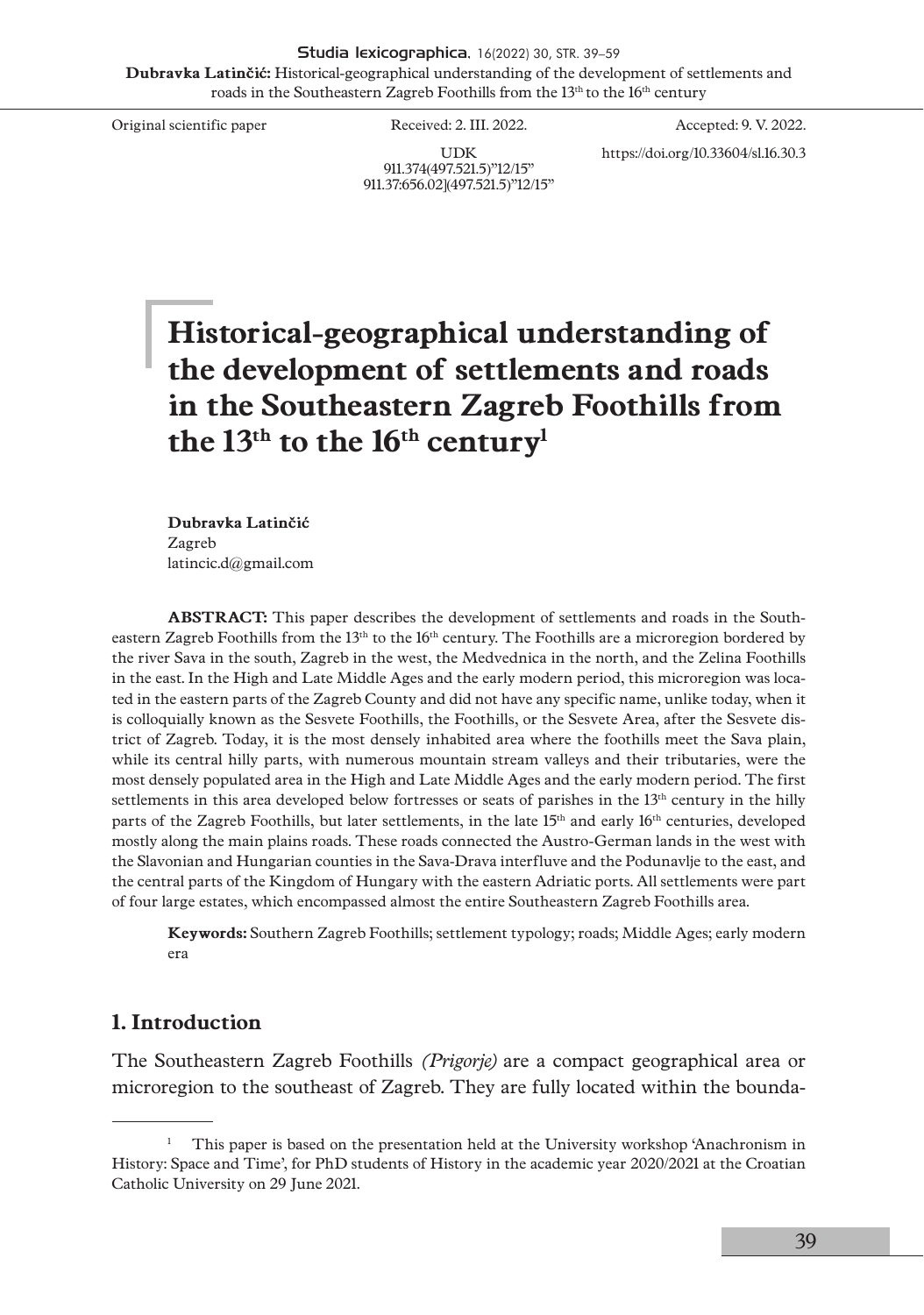ries of today's Sesvete District of Zagreb, while some long-time residents, certain researchers, the official webpages of the City of Zagreb, and other internet platforms refer to it as the Sesvete Foothills, the Foothills, or the Sesvete Area.<sup>2</sup>

Even though this microregion forms a compact geographical unit, it has so far not been studied as an integral whole, i.e., within its natural boundaries. Instead, individual researchers touched upon this topic while researching the broader Zagreb area or the area of the former Moravče Županate, or other topics, such as individual estates, knightly orders, noble landholdings, or noble families and lineages who held larger or smaller properties in this area.<sup>3</sup>

Therefore, this paper shall concern itself with the social and natural elements of the mentioned area through several groups of questions, i.e. research topics. The first research topic is limited to strictly geographically defining the researched space and its links, especially traffic links, with the neighbouring regions. The next research topic is the development of roads in the researched area and studying their directions of spreading in regard to the relief in the period from the  $13<sup>th</sup>$  to the  $16<sup>th</sup>$ century. In other words, an attempt shall be made to show to which extent the relief influenced the development of roads in the Southeastern Zagreb Foothills area. The third research topic is the formation of a network of settlements in the Southeastern Zagreb Foothills area and the establishment of a hierarchy of importance among them in the researched period. Afterwards, the ownership and property relations in the researched area will be examined as the fourth research topic. The fifth, and final, research topic shall determine, as far as sources allow, the physical appearance of the Southeastern Zagreb Foothills area from the 13<sup>th</sup> to the 16<sup>th</sup> century.

Finally, the paper shall offer a brief overview of the anachronisms that developed in the scholarly and public discourse during the research of the history of the eastern Zagreb Foothills area from the current-day perspective.

<sup>2</sup> Mladen Nadu, Naselja i sela sesvetskog prigorja u srednjem vijeku (13 – 15 stoljeće), *Muzejski vjesnik*, 15 (1992): pp. 91–95; Ibid., *Sesvete i Prigorje u pisanim povijesnim izvorima (1201 - 1936)* (Sesvete: Muzej Prigorja Sesvete, 1997): pp. 3–4; Ivan Klaić*, Po kašinskom i vugrovečkom kraju* (Samobor: Hrvatski zemljopis, 2002): pp. 7–11; <https://aktivnosti.zagreb.hr/sesvete/163>, accessed 6 June 2021; [https://www.](https://www.zgportal.com/o-zagrebu/grad-zagreb-cetvrti/sesvete/) [zgportal.com/o-zagrebu/grad-zagreb-cetvrti/sesvete/](https://www.zgportal.com/o-zagrebu/grad-zagreb-cetvrti/sesvete/), accessed 6 June 2021.

<sup>3</sup> Juraj Ćuk, *Zagrebačka županija oko XII. stoljeća: na godišnjicu uzpostave nezavisne Države Hrvatske* (Zagreb: Gaj 1942); L. Dobronić, Topografija zemljišnih posjeda Zagrebačkog kaptola prema izvorima XIII. i XIV. stoljeća, *Rad JAZU*, 3 (1952): pp. 171–256; Radovan Gajer, Posjedi zagrebačkog kaptola oko Zagreba u prvoj polovici 14. st., *Radovi Zavoda za hrvatsku povijest Filozofskoga fakulteta Sveučilišta u Zagrebu*, 1 (1978): pp. 5–102; Lelja Dobornić, *Po starom Moravču. Pokušaj povijesne topografije* (Zagreb: Povijesni muzej Hrvatske, 1979); Josip Adamček, *Agrarni odnosi u Hrvatskoj* (Zagreb: JAZU, Sveučilište u Zagrebu-Centar za povijesne znanosti. Odjel za hrvatsku povijest i Sveučilišna naklada Liber, 1980); Lelja Dobronić, Posjedi i sjedišta templara, ivanovaca i sepulkralaca u Hrvatskoj, *Rad JAZU*, 11 (1984) 406: pp. 7–149; Nadu, Naselja i sela sesvetskog prigorja: pp. 91–95; Leja Dobronić, *Sesvete i Prigorje u pisanim povijesnim izvorima*: pp. 3–4.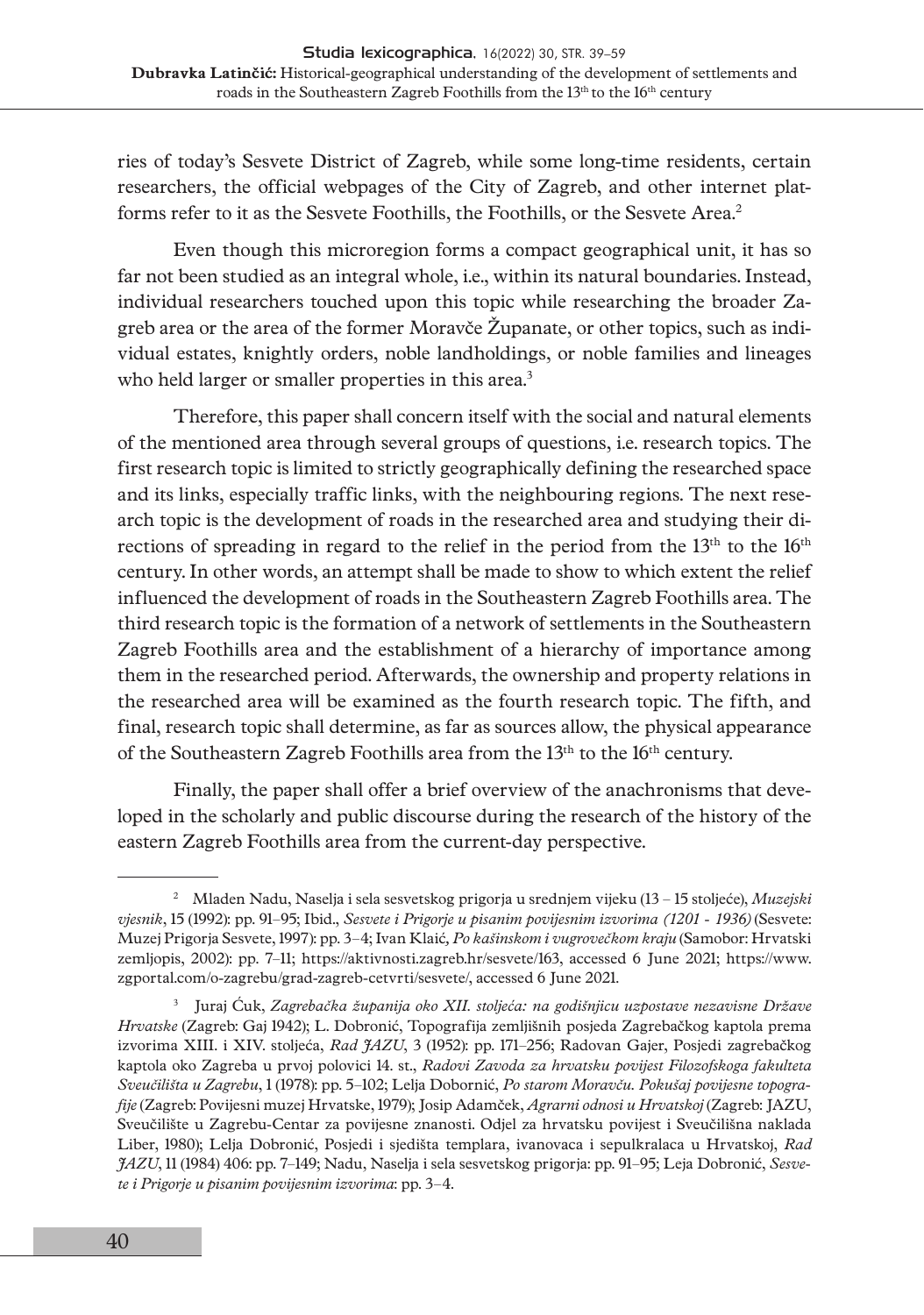# **2. Space**

The Southeastern Zagreb Foothills are a geographical microregion. From the northern side, the region is bordered by the ridge of Mount Medvednica, from the south by the River Sava, from the west side by Mount Medvednica and its foothills, and from the east by the Zelina Foothills. $^4$  It is today named after its largest settlement, Sesvete, but in the Middle Ages it did not have a specific name and was considered part of the broader Zagreb area, defined according to the original borders of the Zagreb County.<sup>5</sup>

The space of the Southeastern Zagreb Foothills is almost identical to Zagreb's Sesvete District area, which consists of 37 neighbourhoods.6 This smallish natural area takes up around 165 square kilometres and, according to the 2011 census, contains some 73,000 inhabitants, making it one of the most densely populated parts of Croatia. The studied space is located completely within the borders of the contemporary Sesvete District, while the long-time inhabitants, certain researchers, the official webpages of the City of Zagreb, and other internet platforms refer to it as the Sesvete Foothills, the Foothills, or the Sesvete Area.

The Southeastern Zagreb Foothills consist of three smaller relief areas. These are the floodplain or alluvial plain of the River Sava, which gradually gives way to the foothills in the broader Sesvete area, and finally the tall mountain massif of the eastern part of central Medvednica.<sup>7</sup>

While the area of Medvednica was sparsely inhabited in the High and Late Middle Ages and the early modern period due to the mountain climate and thick forests, as was the Sava plain due to frequent floods, the main inhabited area of the Southeastern Zagreb Foothills were the central hilly parts with numerous mountain stream valleys and their tributaries, the largest among them being Kašina, Vugrovec, Glavničica, Goranec, Kostajnec, and Blaguša.

<sup>4</sup> Gajer, Posjedi zagrebačkog kaptola: 8; *Zagreb na geodetsko-katastarskim zemljovidima i u zemljišnim knjigama*, ed. P. Lovrić (Zagreb: umjetnički paviljon, 1994).

<sup>5</sup> Dobronić, *Po starom Moravču*, pp. 9–12; Borislav Grgin, Županije u razvijenom i kasnom srednjem vijeku, *Hrvatske županije kroz stoljeća*, ed. Franko Mirošević (Zagreb: Školska knjiga, 1996): pp. 24-25; Lelja Dobronić, Zelina i Moravče u srednjem vijeku, *Sveti Ivan Zelina i zelinski kraj u prošlosti* (Zbornik radova sa znanstvenog skupa održanog 15. prosinca 2000. godine u Sv. Ivanu Zelini) (Zagreb: HAZU-Grad Sveti Ivan Zelina, 2003): pp. 7–21; Hrvoje Strukić, Komitat Moravče, *Sveti Ivan Zelina i zelinski kraj u prošlosti* (Zbornik radova sa znanstvenog skupa održanog 15. prosinca 2000. godine u Sv. Ivanu Zelini) (Zagreb: HAZU-Grad Sveti Ivan Zelina, 2003): pp. 33–44.

<sup>6</sup> Statut Grada Zagreba, *Službeni glasnik Grada Zagreba/Službeni list Grada Zagreba*, 14 December (1999): pp. 356.

<sup>7</sup> Ivan Jelen, Zagrebačka urbana regija, *Geografija SR Hrvatske*, vol. 2 (Zagreb: Školska knjiga, 1974): pp. 15–17.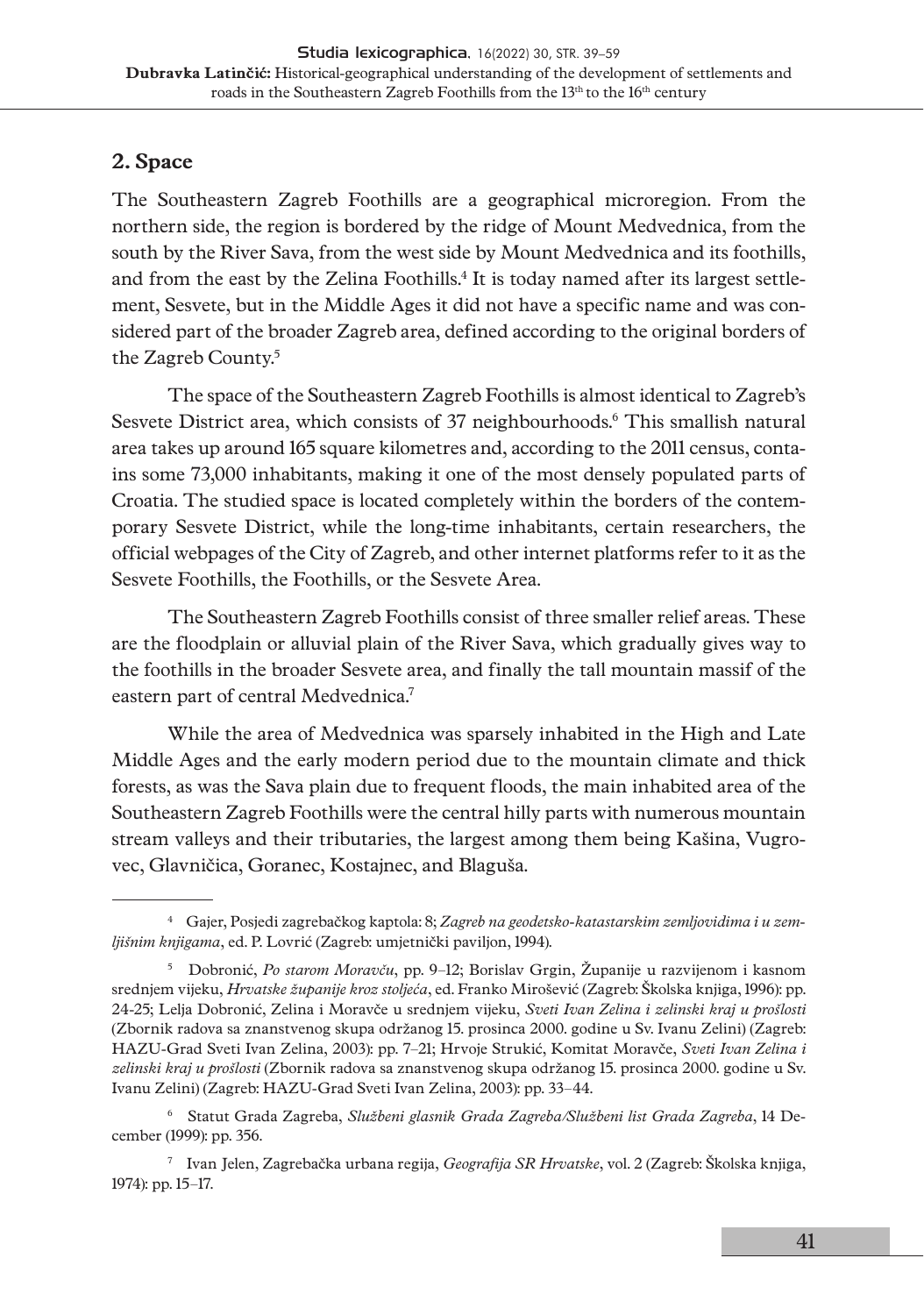Our knowledge about the appearance of the Southeastern Zagreb Foothills area in the period from the  $13<sup>th</sup>$  to the  $16<sup>th</sup>$  century comes from a small number of royal documents, tax surveys and accounts, and other legal documents.

Of the forests in the East Zagreb Foothills area, the documents mention the one bordering the Vugrovec estate (1201), Kraljevečki Lug in the Donja Kašina estate (1217; today the Sesvete area), and the forests near Resnički Gaj (1328); in addition, the Posavečka Forest along the Sava has been preserved until today.8

The modern regulation of the River Sava in the second half of the  $20<sup>th</sup>$  century caused significant changes in the relief compared to the studied period. Namely, the Sava originally flowed more to the north than it does today, and this old course has been preserved in a series of city plans from the 19<sup>th</sup> and first half of the 20<sup>th</sup> century. The area alongside it was frequently flooded and remained uninhabited save for a few villages, such as Ivanja Reka, which was built on beams next to the river.<sup>9</sup>

Although toponyms in the studied area appear as early as 1201—in a document issued by Hungarian-Croatian King Emeric  $I<sub>10</sub><sup>10</sup>$  which confirmed the estates of the bishop of Zagreb in the Sava-Drava interfluve area, then in a document issued by King Andrew II in  $1209<sup>11</sup>$  through which he confirmed the Ača noble family's ownership of the estates on the northwestern slopes of the Medvednica, the Western Zagreb Foothills, and the Prisavlje region, then in a document issued by King Andrew II in  $1217<sup>12</sup>$  through which he, at the behest of the Zagreb canons, confirmed the ownership of the Zagreb Chapter over their estates, and finally in the *status* of the Zagreb Chapter of  $1334^{13}$ —the greatest number of the today recognisable toponyms in the researched area is found only in the tax surveys and accounts of the 15<sup>th</sup> and 16<sup>th</sup> centuries, especially the survey of 1598, which, apart from a list of

12 CD, vol. III: pp. 150–157.

<sup>8</sup> *Codex diplomaticus Regni Croatiae, Dalmatiae et Slavoniae* (CD), vol. III, ed. T. Smičiklas (Zagreb: jugoslavenska akademija znaosti i umjetnosti, 1905): pp. 150–157; CD, vol. IX: pp. 405–407; Gajer, Posjedi zagrebačkog kaptola, pp. 9–10; Georg Heller, *Comitatus Zagrabiensis M-Z*, Serie A, Band 11/2 (München: Veröffentlichungen des Finnisch-Ugrischen Seminar an der Universität München: 1980), p. 172.

<sup>9</sup> Gajer, Posjedi zagrebačkog kaptola: p. 8; *Zagreb na geodetsko-katastarskim zemljovidima.* 

<sup>&</sup>lt;sup>10</sup> *Codex diplomaticus Regni Croatiae, Dalmatiae et Slavoniae* (CD), vol. III, ed. T. Smičiklas (Zagreb: jugoslavenska akademija znaosti i umjetnosti, 1905): pp. 7–13.

<sup>11</sup> CD, vol. III: pp. 91–95; Alojz Jembrih, Povelja Andrije II. (1209.) – prvi spomen toponima Stubica, *Osamsto godina pisanog spomena Stubice (1209. – 2009.),* Zbornik radova sa znanstvenoga skupa *Osamsto godina Stubice* održanog 28. svibnja 2009. (Donja Stubica: Kajkaviana, 2011): pp. 11–25.

<sup>13</sup> *Monumenta historica episcopatus zagrabiensis*, vol. II., ed. I. K. Tkalčić (Zagreb: tiskom Karla Albrechta, 1874): p. 69; Lelja Dobronić, Topografija zemljišnih posjeda zagrebačkog kaptola prema izvorima XIII. i XIV. stoljeća, *Rad JAZU*, 3 (1952): pp. 230–232.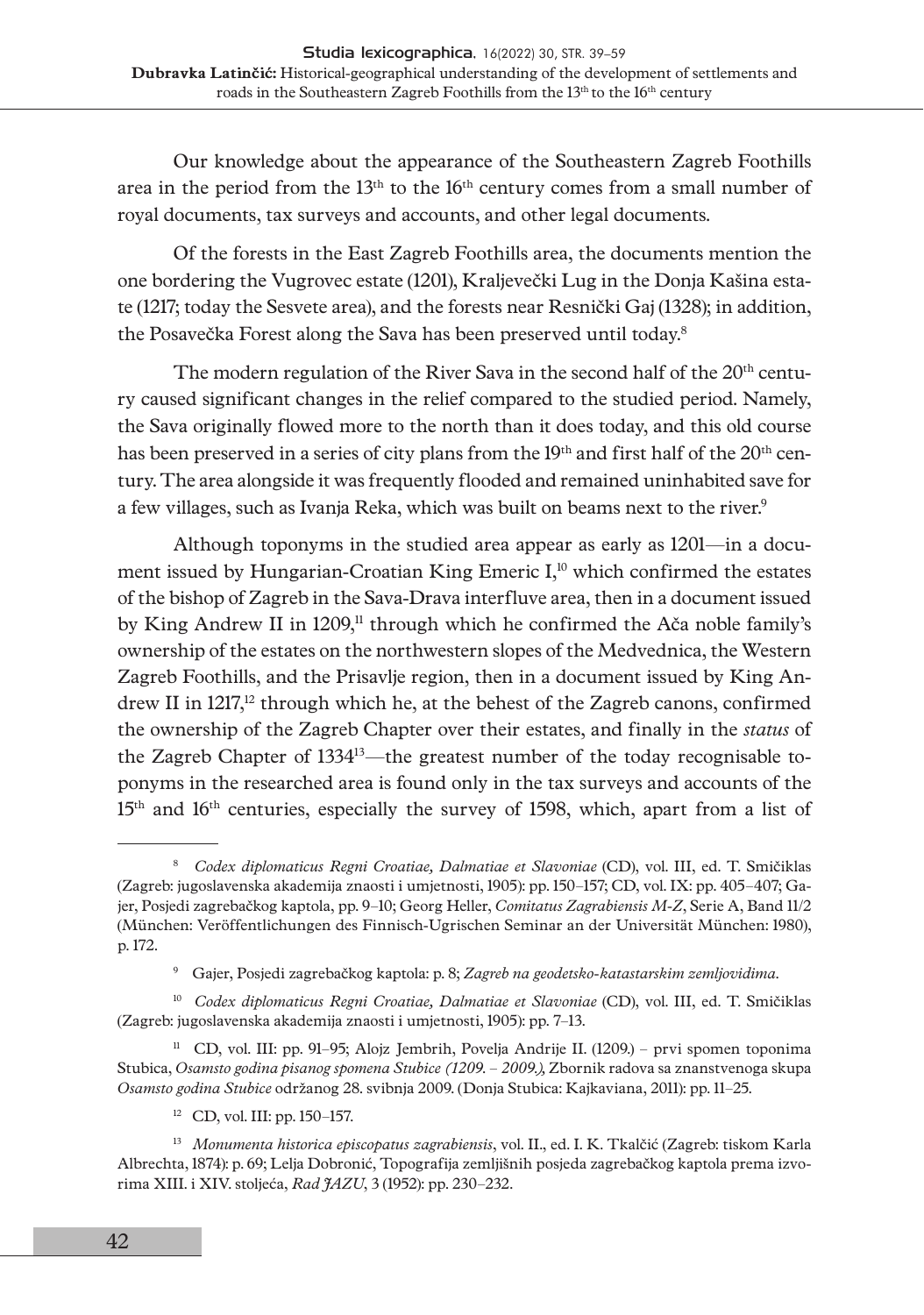villages and hamlets, contains the lower administrative-territorial structure of individual estates and noble landholdings.14

In the 13th and 14th centuries, the studied area was at first the contact zone of the Zagreb and Moravče Counties, administrative-territorial units of the Kingdom of Slavonia,<sup>15</sup> but, during the  $12<sup>th</sup>$  and  $13<sup>th</sup>$  centuries, through numerous royal and other charters, their territory gradually became the property of the Church in Zagreb, i.e. the Zagreb Chapter and bishop, as well as knightly orders and numerous nobles, some of whom, such as the Bradač Ladomerački family, became wealthy and influential late medieval feudal families during the  $15<sup>th</sup>$  century.<sup>16</sup>

This process eventually led to the complete disintegration of the Zagreb County and partial disintegration of the Moračve County in the eastern Zagreb Foothills area, and reached its peak during the reign of the Hungarian-Croatian king Louis I in the mid-14<sup>th</sup> century, when the entire area became part of the newly established Zagreb County, of which it remained part until 1848, when noble counties were abolished and replaced with modern administrative-territorial units.<sup>17</sup>

### **3. Roads**

The creation and development of settlements in the Eastern Zagreb Foothills in the High and Late Middle Ages were directly linked to the routes that crossed that area. These are divided into local and intercity routes.

Local routes were minor roads. They are not mentioned in literature and some of the sources that have been analysed thus far because they were simple villa-

<sup>14</sup> Josip Adamček and Ivan Kampuš, *Popisi i obračuni poreza u Hrvatskoj u XV. i XV. stoljeću*  (Zagreb: Sveučilišna naklada Liber, 1976): pp. 392–399.

<sup>15</sup> Dobronić, *Po starom Moravču*: pp. 9–12; Grgin, Županije u razvijenom i kasnom srednjem vijeku: pp. 24–25; Dobronić, Zelina i Moravče u srednjem vijeku, pp. 7–21; Strukić, Komitat Moravče: pp. 33–44.

<sup>&</sup>lt;sup>16</sup> Lelja Dobronić, Topografija zemljišnih posjeda zagrebačkih biskupa prema ispravi kralja Emerika iz god. 1201., *Rad JAZU,* 2 (1951): pp. 245–318; Ibid., Topografija zemljišnih posjeda zagrebačkog kaptola: pp. 171–256; Adamček and Kampuš, *Popisi i obračuni poreza u Hrvatskoj*: pp. 392–399; Dobronić, Posjedi i sjedišta templara: pp. 27–30, 44–46; Gajer, Posjedi zagrebačkog kaptola: pp. 5–102; Danica Pinterović, Bradač, *Hrvatski biografski leksikon*, vol. II (Zagreb: Jugoslavenski Leksikografski zavod »Miroslav Krleža«, 1989): pp. 248–249; Hrvoje Kekez, Grbovnice i grbovi plemstva zelinskoga kraja, *Sveti Ivan Zelina. Povijest i kultura* (zbornik radova sa znanstvenoga skupa održanog 30. studenoga i 1. prosinca 2006. u Sv. Ivanu Zelini) (Zagreb-Sv. Ivan Zelina: Hrvatska akademija znanosti i umjetnosti, Razred za društvene znanosti, Odsjek za povijesne znanosti Zavoda za povijesne i društvene znanosti, 2010): pp. 137–138; Krešimir Regan, Bradač, *Enciklopedija Hrvatskog zagorja* (Zagreb: Leksikografski zavod Miroslav Krleža, 2017): p. 99.

 $17$  Grgin, Županije u razvijenom i kasnom srednjem vijeku: pp. 24–26; Upravno-teritorijalni ustroj Hrvatske kroz povijest, *Hrvatski povijesni atlas*, eds. V. Dugački, K. Regan (Zagreb: Leksikografski zavod Miroslav Krleža, 2018): pp. 339–340, 358–362, 366–369.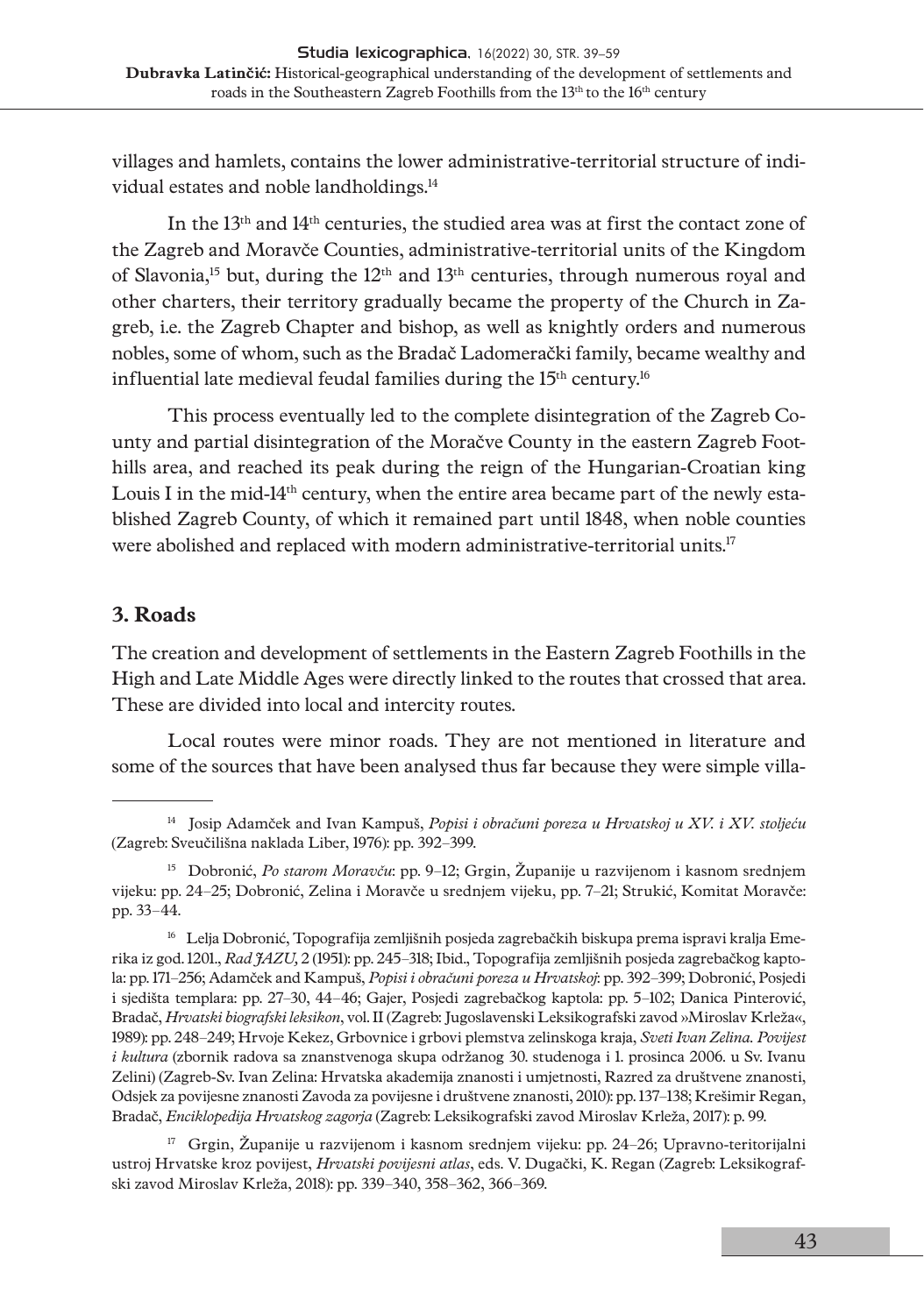ge trails, which likely corresponded to the road network of the Sesvete District today, and were conditioned by the relief and followed the left tributaries of the Sava, i.e. the Medvednica streams Kašina, Blaguša, Čumbain, Glavničica, Moravče, Duboki Jarak, Dobrodol, Vugrovec, Goranec, Čučerje, Srednjak, etc.

Intercity routes were major roads, and were hierarchically divided into two basic groups: royal and military roads. According to the research of Magdolna Szilágyji, $^{18}$  royal roads were roads 'under the special protection of the king; on these roads, the ruler guaranteed peace, and any transgressions were punished directly by the king', and their routes mostly those of roads from Classical Antiquity.19 In contrast, military roads 'connected fortifications and important strategic positions in the Kingdom of Hungary.20

The wider Zagreb area, which we can roughly describe as an irregular triangle bordered by the Medvednica to the northwest, the Sava to the south, and today's Sesvete District to the east, is today traversed by nine basic intercity routes, which generally coincide with former medieval, ancient, and likely prehistoric routes. This is due to the fact that all traffic routes in the Zagreb area and the western part of the Sava-Drava interfluve are conditioned by the relief.<sup>21</sup> However, in the Middle Ages there was another route towards the sea, which went down the Una river valley, deep into the heart of the Croatian kingdom, and further to the Dalmatian ports on the eastern Adriatic coast. Of these ten routes, four passed through the Southeastern Zagreb Foothills, and they intersected in Sesvete.

The first was the Great Road. It went from Sesvete to the north and over the Medvednica, through the eastern Croatian Zagorje to Varaždin, from which it forked towards Styria and western Hungary. In the studied area, it was first mentioned in documents in 1209, called the Great Road, that is, the Hard Trail/Road *(magnam viam, que dictur Torda via),*22 and only the Great Road in 1217 *(magna strata per fluuium Casina)*. Its path is identical to today's *Podravina Route*. 23

- 19 Dujmović, Cesta kralja Kolomana: p. 247.
- 20 Dujmović, Cesta kralja Kolomana: p. 248.

<sup>21</sup> The contemporary routes in the Zagreb microregion are: the Northern Posavina Route, Southern Posavina Route, Sava Route, Krk Route, Adriatic Route, Pannonian Route, Podravina Route, Krapina Route, and Sutla Route. Stanko Žujić, Prostor i elementi njegova središnjeg značenja, *Geografija SR Hrvatske* (Zagreb: Školska knjiga, 1974): pp. 31–33.

<sup>22</sup> *Monumenta historica episcopatus zagrabiensis*, saec. XII & XIII., ed. I. K. Tkalčić (Zagreb: tiskom Karla Albrechta, 1873): p. 19; CD, vol. III.: p. 93.

23 CD, vol. III.: p. 153.

<sup>&</sup>lt;sup>18</sup> Magdolne Szilágyi, *On the Road: the History and Archaeology of Medieval Communication Networks in East-Central Europe* (Budapest: Archaeolingua, 2014): pp. 101–103; Danko Dujmović, Cesta kralja Kolomana u zapadnom međurječju Save i Drave, *Radovi Zavoda za hrvatsku povijest Filozofskog fakulteta Sveučilišta u Zagrebu*, 1 (2016): pp. 247–248.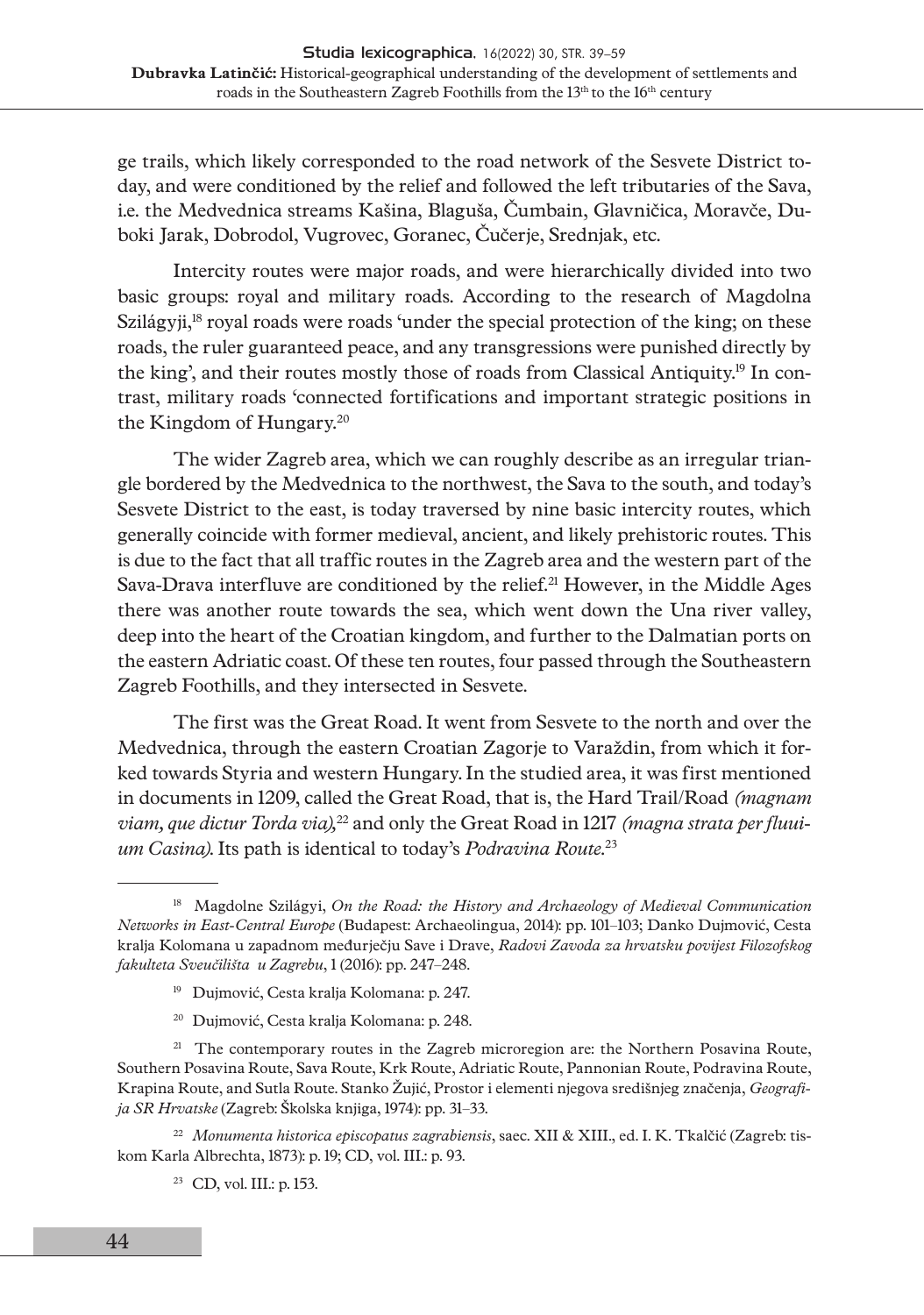According to research by Gajer and Dujmović, a branch of this road was a part of the Military Road that went from Székesfehérvár.24 Thanks to contemporary roadbuilding technology, this route today completely bypasses the Medvednica from the east and leads down the Lonja river valley towards a natural passage between the foothills of the Ivančica and Kalnička Gora near Breznički Hum. There it enters the Varaždin Podravina and leads directly to western Hungary via the Međimurje.

However, in the High and Late Middle Ages and the early modern era, it mostly followed the route of the former ancient road, the so-called Podravina Highway, which directly linked the provincial centre of Siscia (Sisak) with Poetovio (Ptuj) via Andautonia (Šćitarjevo), today's Sesvete and the pass through eastern Medvednica near Kuzelin with Aqua Viva (Vinica/Petrijanec).25 In the Sesvete area in the High and Late Middle Ages, that road had two routes: eastern and western.

The eastern route was the older one and it closely followed the route of the Roman road. It went through Sesvete to Moravče, and then to the eastern Croatian Zagorje, through a pass protected by the fortress Kuzolin.<sup>26</sup> Already in the  $13<sup>th</sup>$  century, the western branch of this route appeared, leading over Kašina to the Laz pass, and then to today's Marija Bistrica.

Continuing southwards to the Podravina route, there is another road called the *Southern Posavina Route*, which today leads to Bosnia and Herzegovina. However, in the Middle Ages it was called the *Southern Adriatic Route*, and led from Sesvete across Turopolje, the Sisak Posavina and the Pounje deep into medieval Croatia, through its capital Knin, and on to the ports on the eastern Adriatic coast.<sup>27</sup>

A third road originated from Sesvete, and formed the beginning of the *Northern Posavina Route*. It led from Sesvete to today's Dugo Selo, Ivanić-Grad, and Čazma, i.e. the Moslavina and western Slavonia, the Brod and Županja Posavinas, and finally the Podunavlje near Vukovar. Some of the literature also calls it the Military Road.28 This road followed the same route as today's pan-European Corridor X

27 Žujić, Prostor i elementi njegova: pp. 31–32.

28 Lovorka Čoralić, Izvori i literatura o povijesti cesta i puteva u srednjovjekovnim hrvatskim zemljama i Bosni, *Radovi Zavoda za hrvatsku povijest Filozofskog fakulteta Sveučilišta u Zagrebu*, 1 (1991):

<sup>24</sup> Gajer, Posjedi Zagrebačkog kaptola: pp. 12–13; Dujmović, Cesta kralja Kolomana: p. 248.

<sup>&</sup>lt;sup>25</sup> Žujić, Prostor i elementi njegova središnjeg značenja: p. 33; Hrvoje Gračanin, Rimske prometnice i komunikacije u kasnoantičkoj južnoj Panoniji, *Scrinia Slavonica*, 10 (2010): pp. 19–27.

<sup>26</sup> Vladimir Sokol, *Rimski metal s Kuzelina (iskapnja 1990. – 1997.). Roman metalwork from Kuzelin* (Sesvete-Zagreb: Muzej Prigorja, 1998): pp. 7–18; Vladimir Sokol, Kuzelin – Late antique Castrum near Zagreb, Fortifications, defence systems, structures and features in the past. Proceedings of the 4th International Scientific Conference on Mediaeval Archaeology of the Institute of Archaeology, *Zbornik Instituta za arheologiju / Serta Instituti Archaeologici,* vol. 13, (Zagreb: Institut za arheologiju, 2019): pp. 101–102.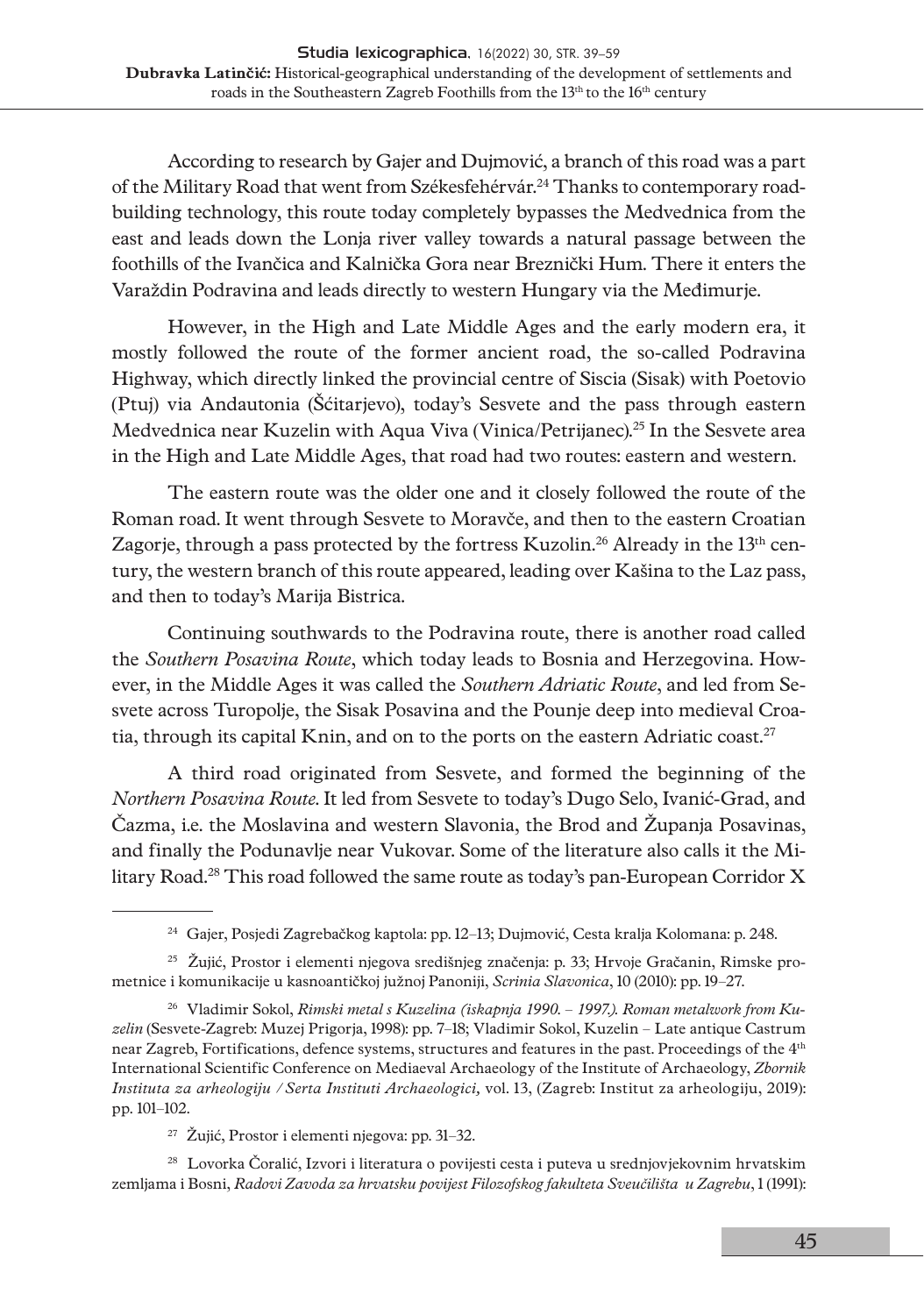and is considered one of the most important roads in Europe and the world, linking together 11 countries.<sup>29</sup>

The fourth is the *Pannonian Route,* which links today's Zagreb region with the Pannonian area via the Medvednica-Kalnik foothills, the Bilogora, and the Koprivnica-Virovitica Podravina, i.e. the core of the former Kingdom of Slavonia and the core of the Kingdom of Hungary.30 In documents, this route was variously called the Great, King's, and/or Military Road *(Magna strata, Via exercitualis),*31 while some authors even identify it with one of the two branches of Koloman's Road.<sup>32</sup>

In the Southeastern Zagreb Foothills, this road was first mentioned as the Great Road in 1217, in the same document as the Great Road on the Podravina route.33 It was the road leading from Zagreb to Sesvete, from where it turned to the northeast, and led to Koprivnica via Sveti Ivan Zelina, Rakovac, and Križevci. The route then turned east towards Virovitica, then north and led further into the central parts of medieval Hungary.<sup>34</sup>

In the Southeastern Zagreb Foothills, this road first followed the route of the old Roman road on the so-called Podravina Highway, from Sesvete to Belovar.35 At the latest in the 15th century, this route was changed because a new stretch from Belovar to Sesvete had formed, cutting across the plain. As the new stretch of this road went diagonally in relation to the old stretch, its opening significantly shortened the route in the Southeastern Zagreb Foothills area. Then the Great Road tur-

30 Žujić, Prostor i elementi: p. 32.

31 Dobronić, Topografija zemljišnih posjeda zagrebačkog kaptola: pp. 190–191; Gajer, Posjedi zagrebačkog kaptola oko Zagreba: 35; Danko Dujmović, Cesta kralja Kolomana u zapadnom međurječju Save i Drave, *Radovi Zavoda za hrvatsku povijest Filozofskog fakulteta Sveučilišta u Zagrebu*, 1 (2016): pp. 252–257.

32 Franjo Pajur, Rakovečka trasa "vojničke" ili Kolomanove ceste, *Zbornik odsjeka za povijesne znanosti Zavoda za povijesne i društvene znanosti HAZU*, 29 (2011): pp. 23–37; Dujmović, Cesta kralja Kolomana: p. 257; Ranko Pavleš, Cesta kralja Kolomana, *Podravina: časopis za multidisciplinarna istraživanja*, 13 (2008): pp. 65–75.

33 CD, vol. III: p. 153.

<sup>34</sup> For information on the Pannonian Route in the Middle Ages, see: Hrvoje Petrić, Srednjovjekovni putevi u Podravini, *Podravski zbornik*, vol. 18 (Koprivnica: Muzej grada Koprivnice, 1992): pp. 41–46; Hrvoje Petrić, Prilog poznavanju srednjovjekovnih puteva u središnjoj Hrvatskoj, *Radovi zavoda za hrvatsku povijest*, 26 (1993): pp. 17–26.

35 Gračanin, Rimske prometnice i komunikacije: pp. 19–27.

pp. 23–40; Ibid., *Put, putnici, putovanja. Ceste i putovi u srednjovjekovnim hrvatskim zemljama* (Zagreb: AGM, 1997): pp. 53–54, 206 (karta 1. Zapadna Slavonija i sjeverozapadna Hrvatska); Szilágyi, *On the Road*: pp. 85–91.

<sup>29</sup> Čoralić, Izvori i literatura o povijesti cesta i puteva: pp. 31–32; Miroslav Sić, Paneuropski prometni koridori i razvoj Osječke regije, *Hrvatski geografski glasnik*, 2 (2012): p. 54.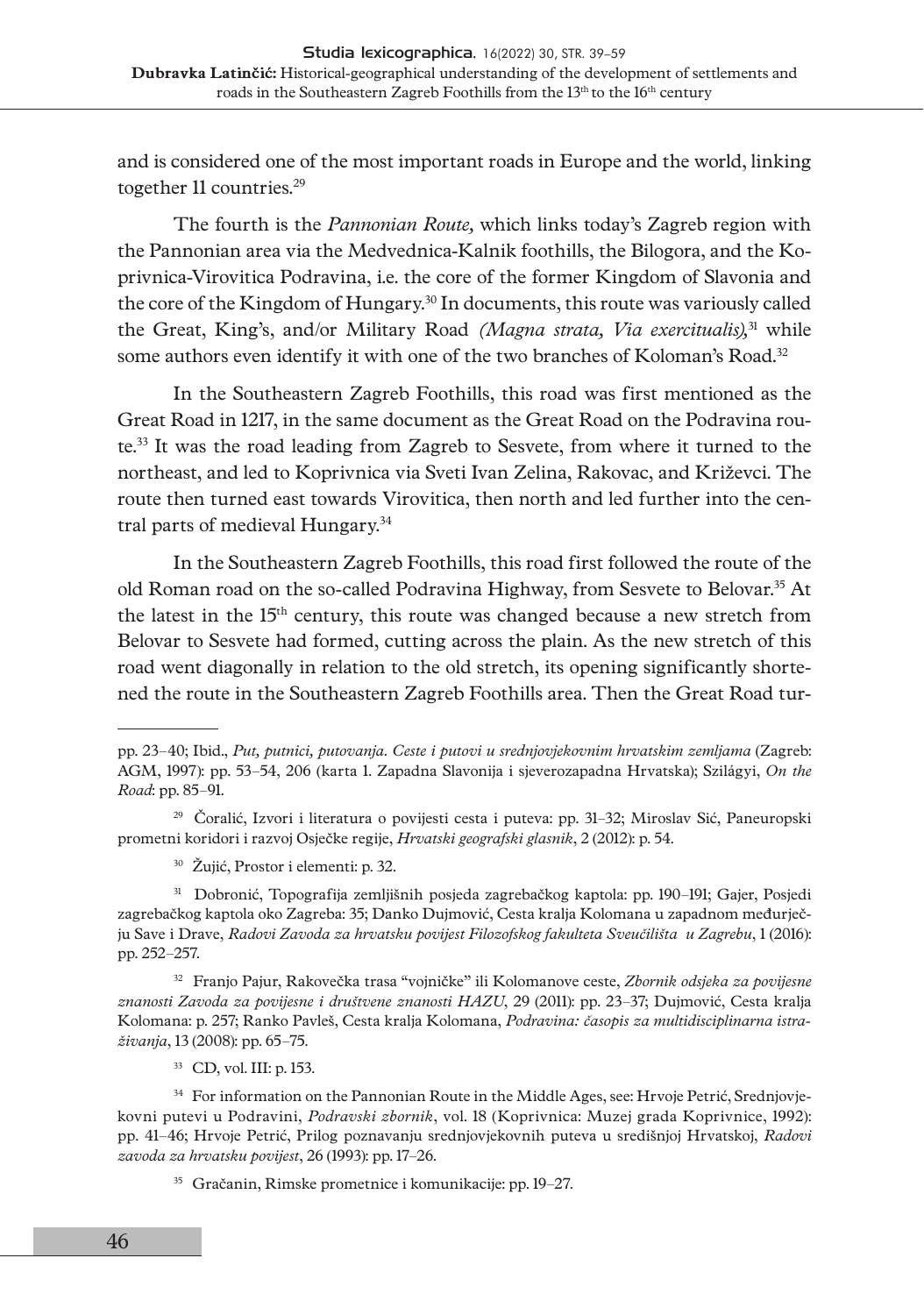ned south near Sesvete, where it crossed the Sava at Brod Gubavaca *(transitus leprosorum),*36 and then passed beside the ruins of the former Roman town of Andautonia, continuing down the so-called Southern Posavina, i.e. Southern Adriatic, Route in the direction of today's Banovina. There, near Hrastovica, it forked in two directions, one going through the Pounje towards the eastern Adriatic coast, and the other entering the Lower Slavonian counties, and then into Bosnia.37

### **4. Property relations in the Eastern Zagreb Foothills area**

There were several territorially large estates in the Southeastern Zagreb Foothills area in the period from the 13<sup>th</sup> to the 16<sup>th</sup> century.

The largest of them was held by the Zagreb Chapter from the 13<sup>th</sup> century. This estate was not an independent unit, but a collection of several noble landholdings, which formed the central and eastern group of the Zagreb Chapter's landholdings in the Zagreb County area.38 The central group of landholdings included the Baranova Zemlja *(terra Braten)* in the area of today's Sopnica, Resnik, Čulinec, and Trnava, and the Kašina land *(terra Casina)* on the lower course of the identically named stream, in an area that is today mostly part of Sesvete.<sup>39</sup> The eastern group of Chapter landholdings in the Zagreb area included Kašina and Blaguša *(terra Cassina cum Blagusa),* the Vuk land *(terra Vlk),* Kašina *(terra Casna),* Kuzolin *(terra Cozolyn),* and the Vražji Laz *(Wrazilaz).*<sup>40</sup>

After the Zagreb Chapter, the largest landowner in the Eastern Zagreb Foothills area was the Bishop of Zagreb. From the late  $12<sup>th</sup>$  century, he was the owner of the noble estates Čučerje and Vugrovec, which in the 16th century formed one administrative whole, centred in Vugrovec, where a fortress was later built.41 These landholdings were described as early as 1201 in a document of King Emeric, while the exact number of villages and hamlets that formed this estate in the 16<sup>th</sup> century is found in the tax survey and account of 1598.42 At first, the Vugrovec noble estate

- 38 Gajer, Posjedi zagrebačkog kaptola: p. 26.
- 39 Gajer, Posjedi zagrebačkog kaptola: pp. 26–27.
- 40 Gajer, Posjedi zagrebačkog kaptola: pp. 27, 55–56.
- 41 Dobronić, Topografija zemljišnih posjeda zagrebačkih biskupa: pp. 253–255; Klaić, *Po kašinskom i vugrovečkom kraju*: p. 74.

<sup>36</sup> Gajer, Posjedi zagrebačkog kaptola: pp. 11–13.

 $37$  The road that went down the River Una was the 'main traffic link of the Pannonian area and the eastern Adriatic coast'. Hrvoje Kekez, Krešimir Regan, *Zrin. Srednjovjekovno sijelo knezova Babonića i Zrinskih* (Zagreb: Srednja Europa, 2020): pp. 40–41.

<sup>42</sup> CD, vol. III: pp. 7–13; Adamček, Kampuš, *Popisi i obračuni poreza*: pp. 392–399.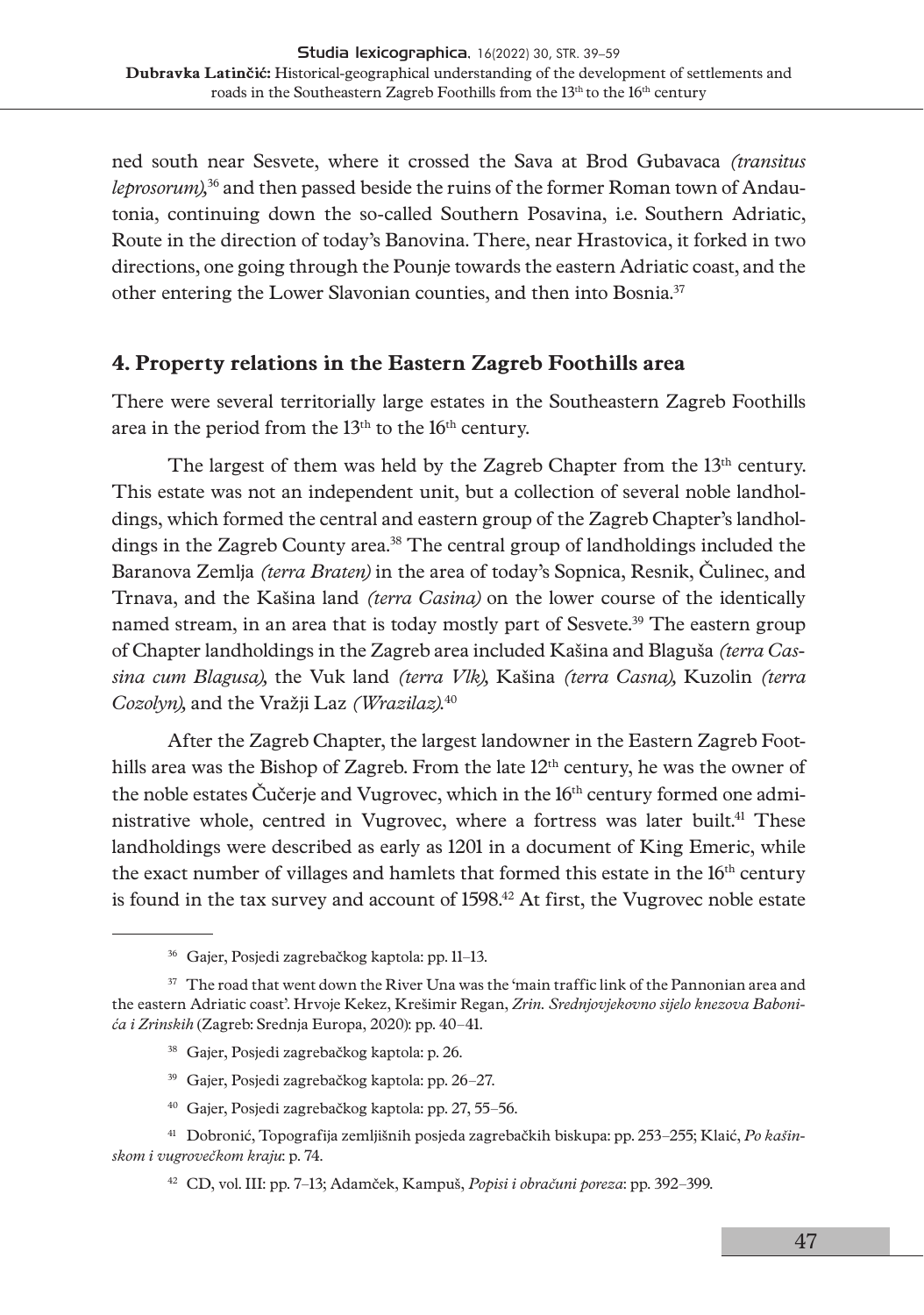was located exclusively on the slopes of the Medvednica but, at the latest in the late 15th century, it expanded into the Sava valley up to the estate of the Zrinskis in the Božjakovina, to the area between the stream Kašina and the river Lonja, which was at first held by the Templars of Božjakovina.43

Thanks to this expansion, the Vugrovec estate lay on both the main roads in the Eastern Medvednica Foothills, which on the one hand brought significant profit to its owner, and on the other hand prompted the bishop's subjects to develop trade and crafts, especially in the Vugrovec market area. The Bishop of Zagreb also owned the Blaguša landholding, which had been previously the property of the Zagreb Chapter. When the bishop took it over from the Chapter, he had a fortress *(castrum)* built there in 1290.44

The Bradač Ladomerački noble family also held some of the landholdings in the eastern parts of the Southeastern Zagreb Foothills, on the eastern border of the Zagreb County. Even though large parts of this estate were located in the Zelina Foothills, its fortified centres were in the Southeastern Zagreb Foothills, in Ladomer near today's village Laktec, and in Belovar.45

Among the remaining owners, the knightly Order of the Holy Sepulchre is prominent; they held the estate Planina on the southeastern slopes of the Medvednica from  $1242<sup>46</sup>$  then the Templars, in whose hands lay the far eastern parts of the Southeastern Zagreb Foothills, centred in Božjakovina near today's Dugo Selo,<sup>47</sup> and the Ača noble family, who held the landholdings Kuzolin and Vražji Laz on the ridge of the Medvednica.<sup>48</sup> Of the smaller landholders, one can mention the various castle serfs of the Zagreb fortress, whose descendants held the Sopnica noble landholding until the end of the 15<sup>th</sup> century.<sup>49</sup>

<sup>43</sup> Gajer, Posjedi zagrebačkog kaptola: p. 26; Lelja Dobronić, Posjedi srednjovjekovnih viteških redova u okolici Zagreba. Poseban otisak iz *Gunjačinog zbornika: u povodu sedamdesete godine života i četrdeset i pete godine znanstvenog rada)* (Zagreb: SIZ za kulturu SR Hrvatske, Općina Sinj, IRO Školska knjiga, 1980): pp. 191–199.

<sup>44</sup> CD, vol. VI: p. 693; Dobronić, Topografija zemljišnih posjeda zagrebačkog kaptola: p. 192.

<sup>45</sup> Pinterović, Bradač: pp. 248–249; Kekez, Grbovnice i grbovi plemstva: pp. 137–138; Regan, Bradač: p. 99.

<sup>46</sup> Dobronić, Posjedi srednjovjekovnih viteških redova u okolici Zagreba: pp. 204–207; Ibid., Posjedi i sjedišta templara, ivanovaca i sepulkralaca: p. 44.

<sup>47</sup> Dobronić, Posjedi srednjovjekovnih viteških redova u okolici Zagreba: pp. 191–199, 204–207.

<sup>48</sup> Adamček, Kampuš, *Popisi i obračuni poreza u Hrvatskoj*: pp. 392–399; Dobronić, Posjedi i sjedišta templara, ivanovaca i sepulkralaca: pp. 27–30, 44–46; Gajer, Posjedi zagrebačkog kaptola: pp. 5–102; Pinterović, Bradač: pp. 248–249; Kekez, Grbovnice i grbovi plemstva: pp. 137–138; Regan, Bradač: p. 99.

<sup>49</sup> Nadu, *Sesvete i Prigorje*: pp. 32–33.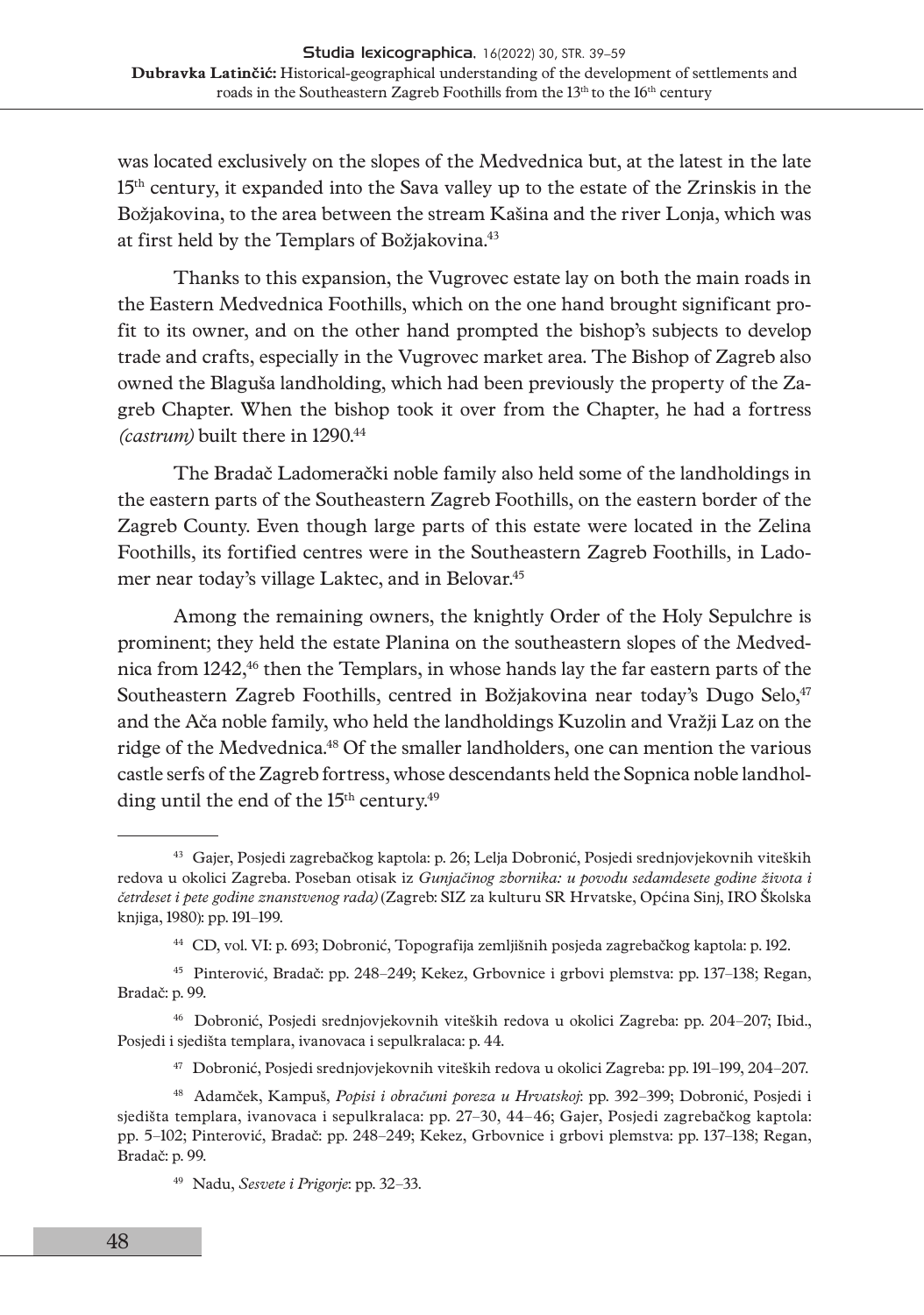# **5. The creation and development of settlements**

The layout of the roads and ownership structures in the Southeastern Zagreb Foothills greatly influenced the creation and layout of settlements. Through analogy with the development of settlements in neighbouring Croatian Zagorje, Slavonia, or the former Zrinskis' part of the Banovina, we can determine their creation according to time of establishment, legal status, and geographical position.<sup>50</sup>

They can be divided into several groups. The first includes settlements that, in the 13th century at the latest, formed outside the walls of fortifications and contained parish churches.<sup>51</sup> These include Glavnica, in which the parish church of the Holy Trinity (1334) was located, Moravče, where the parish church of St John (1334) was situated, Vugrovec, in which the parish church of St Michael (between 1334 and 1343) was built, and Planina with its parish church of St George (after 1334).<sup>52</sup> The settlement beneath the Blaguša fortress was likely also formed in this time.<sup>53</sup>

The second group of settlements in the Southeastern Zagreb Foothills includes those that developed along the Military and Great Roads in the first half of the  $13<sup>th</sup>$  century at the latest. In the researched area, this was Sesvete, with the parish All Saints Church. It was first mentioned in  $1314,54$  then in a document of the Székesfehérvár Chapter in 1328, which, according to the order of King Charles I Robert, visited the border of the Zagreb Diocese landholdings in the Zagreb area,<sup>55</sup> then as a parish centre on the Great Road *(Item ecclesia sanctorum omnium circa* 

52 Franjo Rački, Popis župa Zagrebačke biskupije 1334 i 1501 godine, *Starine*, 4 (1872): p. 209; Josip Buturac, *Popis župa zagrebačke biskupije od god. 1334.* (posebni otisak iz *Zbornika zagrebačke biskupije 1094. – 1944*) (Zagreb: 1944): pp. 18, 20–21; Metod Hrg, Ubikacija nekih župa Zagrebačke biskupije iz XIV. stoljeća, *Croatica Christiana periodica*, 1(1977): p. 49; L. Dobronić, *Po starom Moravču*: pp. 38–40, 73–75, 86.

53 L. Dobronić, Posjedi i sjedišta templara, ivanovaca i sepulkralaca: pp. 44–47; L. Dobronić, *Po starom Moravču*: pp. 41–43, 75, 82–84.

 $50$  For more information about the creation and development of settlements and the hierarchy in medieval Slavonia and southern Hungary, i.e. the Sava-Drava interfluve, see: Nada Klaić, Prilog pitanju postanka slavonskih varoši, *Zbornik radova Filozofskog fakulteta*, 3 (1955): pp. 41–59; Neven Budak, *Gradovi Varaždinske županije u srednjem vijeku* (Zagreb-Koprivnica: Nakladnička kuća »dr. Feletar«, 1994): pp. 20–28; Tomislav Raukar, *Hrvatsko srednjovjekovlje: prostor, ljudi, ideje* (Zagreb: Školska knjiga, 1997): pp. 143–148; Ranko Pavleš, Procjena centraliteta naselja Podravine u kasnom srednjem vijeku, *Podravina*, 16 (2009): pp. 29–40; Danijel Jelaš, *Rekonstrukcija srednjovjekovne urbane mreže Vukovske županije na temelju analize centralnih funkcija* (PhD thesis) (Zagreb: Filozofski fakultet Sveučilišta u Zagrebu, 2018): pp. 21–71; Kekez, Regan, *Zrin*: pp. 113–119.

<sup>51</sup> Većeslav Heneberg, Gradine i gradišta po Medvednici, *Narodna starina*, 20 (1929): pp. 129– 136; Krešimir Regan, Srednjovjekovni gradovi i utvrde na obroncima Medvednice, *Kaj, časopis za književnost, umjetnost i kulturu,* 3/4 (2000): pp. 67–95.

<sup>54</sup> Heller, *Comitatus Zagrabiensis M-Z*: pp. 110–111.

<sup>55</sup> CD, vol. IX., doc. 335: pp. 405–407.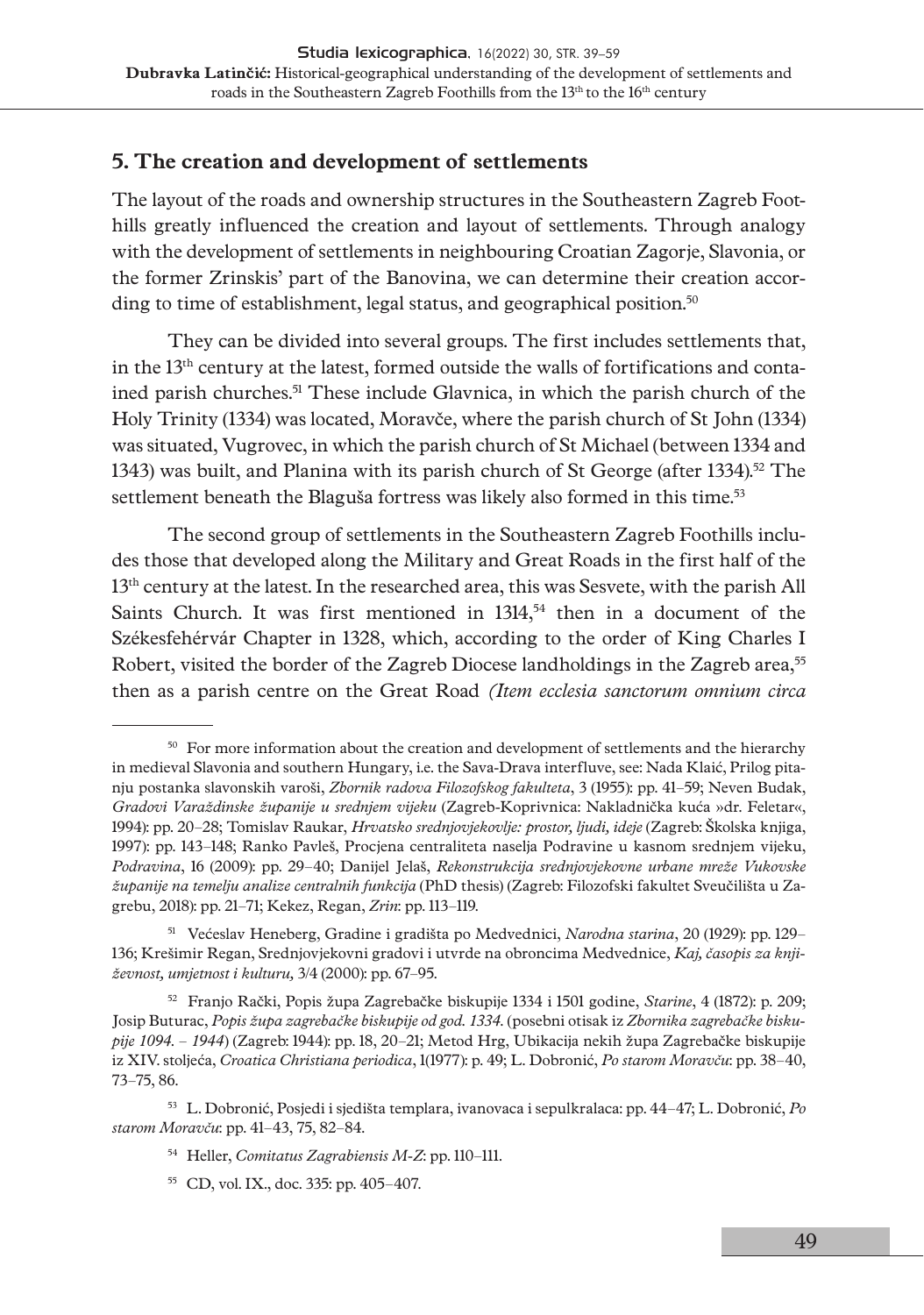*mangam via*) in 1334,<sup>56</sup> and finally in the chapter statutes in the same year as a village next to the All Saints Church *(villam apud ecclesiam omnium sanctorum).*<sup>57</sup>

Along with Sesvete, this group of settlements includes Kašina, which developed on the Great Road. It was first mentioned as a village in the chapter statutes in 1334 *(villam Casina)*, on a landholding that also included the land Kozolin.<sup>58</sup> Belovar is another settlement belonging to the group that developed along important roads. It was first mentioned only in 1412, in the nobiliary particle of Ladislav, son of Lodomer of Belovar.59

The third group of settlements includes the villages that can be divided into highland and lowland settlements. The mentioned document of the Székesfehérvár Chapter of 1328 mentions the chapter villages Dankovec *(Donkouch),* Vukodol *(Wlkodolia),* Brestje *(Brezth),* Retkovec *(Retcouch),* ?Čulinec *(Chihne),* Sopnica near the All Saints Church *(Scepniche apud ecclesiam omnium sanctorum),* Dolos, Leznek, Preseka, Marcizlouch, and Resnički Gaj *(Gay)*. 60

Some of the other rural settlements are found only in the tax surveys and accounts from the late  $15<sup>th</sup>$  century and the  $16<sup>th</sup>$  century as villages within the frame of individual vesnicates, especially in the surveys of 1598, which are the most detailed.<sup>61</sup> Fortresses were raised in some of them in the second half of the  $15<sup>th</sup>$  century (Belovar, Ladomer in Laktec, Brokunjevac in Blaškovec).<sup>62</sup>

Apart from the time of their creation, the settlements in the Southeastern Zagreb Foothills area can also be divided according to legal status. The first group are privileged settlements. The most important among them is Vugrovec, which received the status of free settlement *(libera nostra villa de Vgra)* in the late 13th or early  $14<sup>th</sup>$  century, at the time of Bishop Michael  $(1295-1303)<sup>63</sup>$  The second settle-

<sup>61</sup> Vesnicates are 'the basic administrative units of noble landholdings and estates, with economic, judicial, and administrative functions, led by a *vesnik*'. Pavleš, Procjena centraliteta naselja Podravine: pp. 34–35.

62 Dobornić, *Po starom Moravču*: pp. 111–113.

63 CD, vol. VII: pp. 217–218; Nada Klaić, *Izvori za hrvatsku povijest do 1526. godine* (Zagreb: Školska knjiga, 1972): pp. 173–174; Adamček, *Agrarni odnosi u Hrvatskoj*: pp. 184, 188–189; Heller, *Comita-*

<sup>56</sup> Buturac, *Popis župa zagrebačke biskupije od god. 1334.*: p. 18; Hrg, Ubikacija nekih župa Zagrebačke biskupije: p. 49.

<sup>57</sup> *Monumenta historica episcopatus zagrabiensis*, vol. II: p. 22.

<sup>58</sup> *Monumenta historica episcopatus zagrabiensis*, vol. II: p. 22.

<sup>59</sup> CD, vol. VIII: 388–390; Rački, Popis župa Zagrebačke biskupije: p. 209; Hrg, Ubikacija nekih župa Zagrebačke biskupije: p. 49; Goran Jakovljević, Bjelovar u srednjovjekovnim vrelima, *Radovi Zavoda za znanstvenoistraživački rad u Bjelovaru*, 2 (2008): pp. 188–189.

<sup>60</sup> CD, vol. IX: pp. 405–407.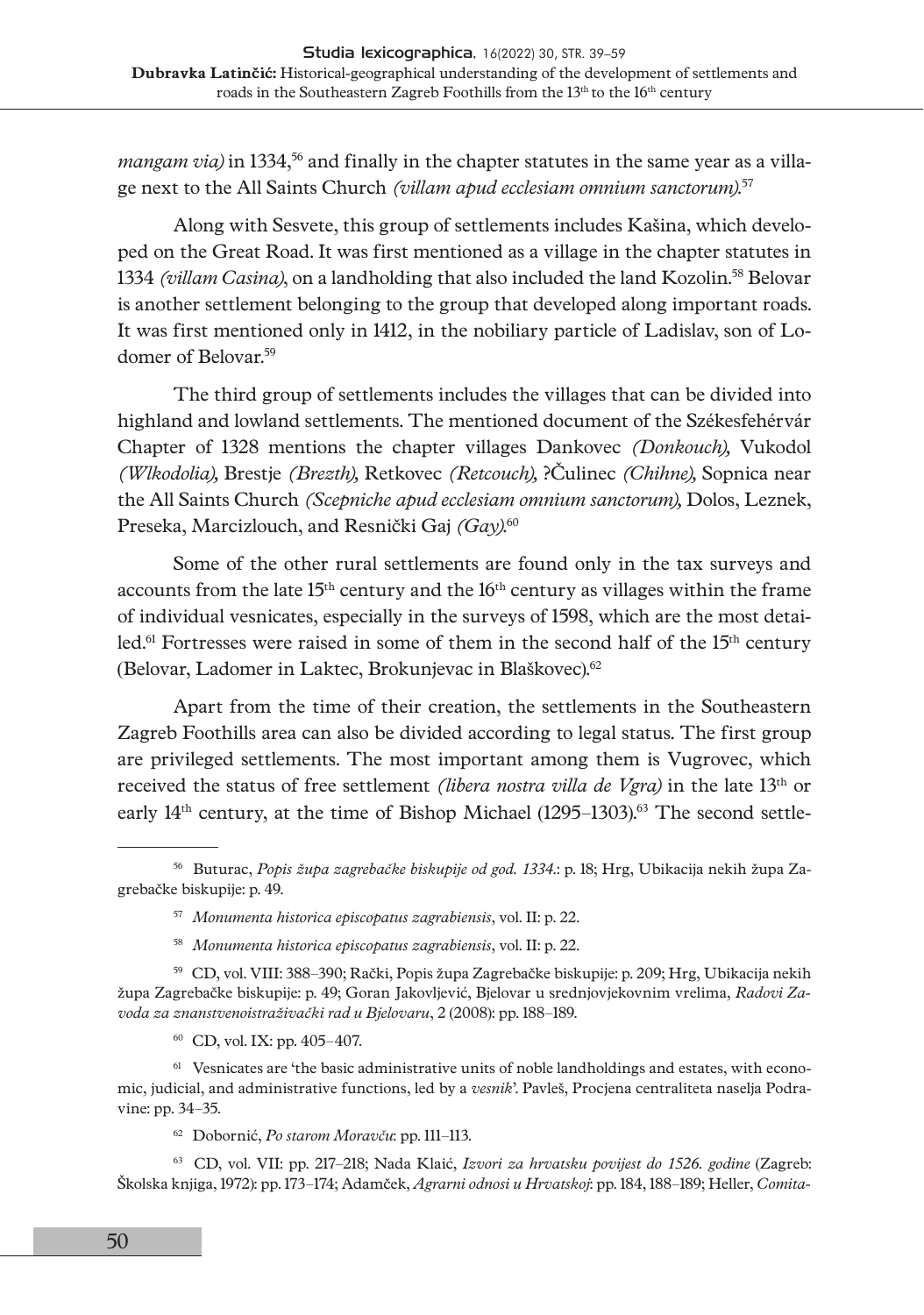ment is Planina, which received privileges from its owners, the Knights of the Holy Sepulchre, in 1425.<sup>64</sup> Moravče, the county centre from the mid-14<sup>th</sup> century,<sup>65</sup> could also be included in this group, as could Sesvete, which was granted the right to hold three annual fairs and a weekly market by King Matthias Corvinus in 1475.<sup>66</sup>

The second group includes all other non-privileged settlements, i.e. villages. They can be divided according to importance into fortified centres of estates (Ladomer in today's Laktec, Belovar, Brokunjevec), centres of vesnicates, judicates, and parishes, centres of judicates only, and, finally, ordinary villages.

The settlements in the Southeastern Zagreb Foothills can also be divided into to basic groups according to their geographical position. The first includes highland settlements, raised in the  $13<sup>th</sup>$  century on the hilly southeastern slopes of the Medvednica. Some of them were located along major roads (Morovače, Glavnica, Kašina), while others were located very near them (Čučerje, Vugrovec, Planina, Brokunjevec, Dankovec, Vukodol, Brestje, Retkovec, Čulinec, Sopnica near the All Saints Church, etc.).67

The second group comprises lowland settlements. The largest and most important among them is Sesvete, which developed during the first half of the 13<sup>th</sup> century at the latest, as the seat of a parish at an important crossroads. The importance of the settlement's position can be seen from the fact that *Ban* Mikac set up a tollbooth there in 1343,68 while the Zagreb Chapter was granted the right to raise a tollbooth in Sesvete by King Matthias Corvinus in 1458.<sup>69</sup> Due to the Ottoman threat, the Zagreb Chapter erected a castle for the protection of its subjects in Sesvete in the late 15<sup>th</sup> century.

The next settlement according to importance in the lowland part of the Southeastern Zagreb Foothills was Belovar, which also developed in a place where the medieval and late medieval traffic corridors met on the Podravina and Posavina Routes, and where another fortress was erected in the late 15th or early 16th century.

68 CD, vol. XI: pp. 47–48.

*tus Zagrabiensis M-Z*: p. 172; Klaić*, Po kašinskom i vugrovečkom kraju*: p. 74; Lelja Dobronić, Stari »vijenac« sela oko Zagreba (Zagreb: Muzej Grada Zagreba, 2003): p. 25.

<sup>64</sup> Dobronić, Posjedi srednjovjekovnih viteških redova u okolici Zagreba: p. 205; Dobronić, Posjedi i sjedišta templara, ivanovaca i sepulkralaca: p. 44.

<sup>65</sup> Dobronić, *Po starom Moravču*: pp. 9–12, 73–74; Dobronić, Zelina i Moravče u srednjem vijeku: pp. 7–21.

<sup>66</sup> Adamček, *Agrarni odnosi u Hrvatskoj*: p. 454.

<sup>67</sup> CD, vol. IX: pp. 405–407.

<sup>69</sup> Admaček, *Agrarni odnosi u Hrvatskoj*: p. 327.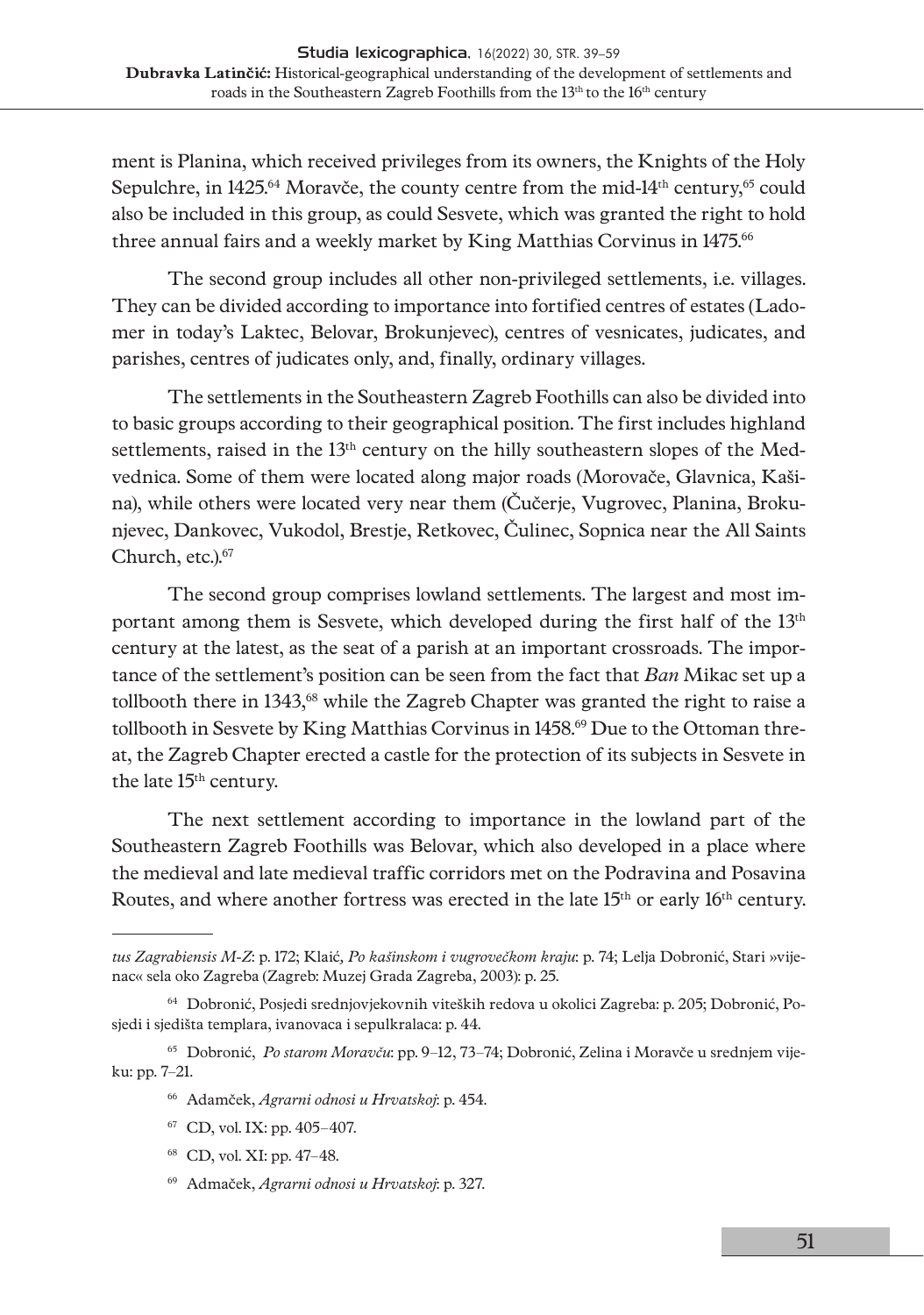No less important was Ladomer in today's Laktec, where a castle was built as the fortified seat of the large estate of the Bradač family.

Other lowland settlements include villages. Already in 1328, the following are mentioned: Brestje *(Brezth),* Retkovec *(Retcouch),* ?Čulinec *(Chihne),* Sopnica near the All Saints Church *(Scepniche apud ecclesiam omnium sanctorum),* Dolos, Leznek, Preseka, Marcizlouch, and Resnički gaj  $(Gay)^{70}$  Further settlements are mentioned in the tax account and survey of 1598.<sup>71</sup>

# **6. Anachronisms in historical depictions of the Southeastern Zagreb Foothills**

During research regarding the Southeastern Zagreb Foothills, anachronisms were noted in the depictions of this area or in the treatment of certain topics from the history of this area by some authors. This primarily refers to the anachronistic use of the name Sesvete Foothills (and its variants) as a historiographical *terminus technicus* for the researched area. While the Southeastern Zagreb Foothills did not have a specific name in the period from the 13<sup>th</sup> to the 16<sup>th</sup> century, they were systematically called the Sesvete Foothills in some of the literature, after the most significant and largest settlement in the area.72 Although this name has a logical basis due to the importance of Sesvete for the late early modern era and the modern era, it is not acceptable for the period from the  $13<sup>th</sup>$  to the 16<sup>th</sup> century because it imposes a modern geographical-urbanistic terminology upon the medieval and early modern organisation of space.

Another anachronism in the studied area concerns the directions of the roads, i.e. their routes. Although they have been conditioned by the natural surroundings of the broader Zagreb area since the prehistoric era through nine basic routes, four of which cross the Southeastern Zagreb Foothills, contemporary road communications do not match the road network of the period from the  $13<sup>th</sup>$  to the  $16<sup>th</sup>$  century, neither in their exact routes nor in their traffic significance.

Namely, while road communications towards the Podravina today completely bypass the Medvednica from the eastern side, and go north through the Lonja river valley, entering the Podravina over the Varaždin Breg and going further through the Međimurje, across Lake Balaton to Budapest, in the High and Late Middle Ages and the early modern era they crossed over the Medvednica and led to

399.

<sup>70</sup> CD, vol. IX: pp. 405–407.

<sup>71</sup> CD, vol. IX: pp. 405–407; Adamček, Kampuš, *Popisi i obračuni poreza u Hrvatskoj*: pp. 392–

<sup>72</sup> Nadu, Naselja i sela sesvetskog prigorja u srednjem vijeku: pp. 91–95.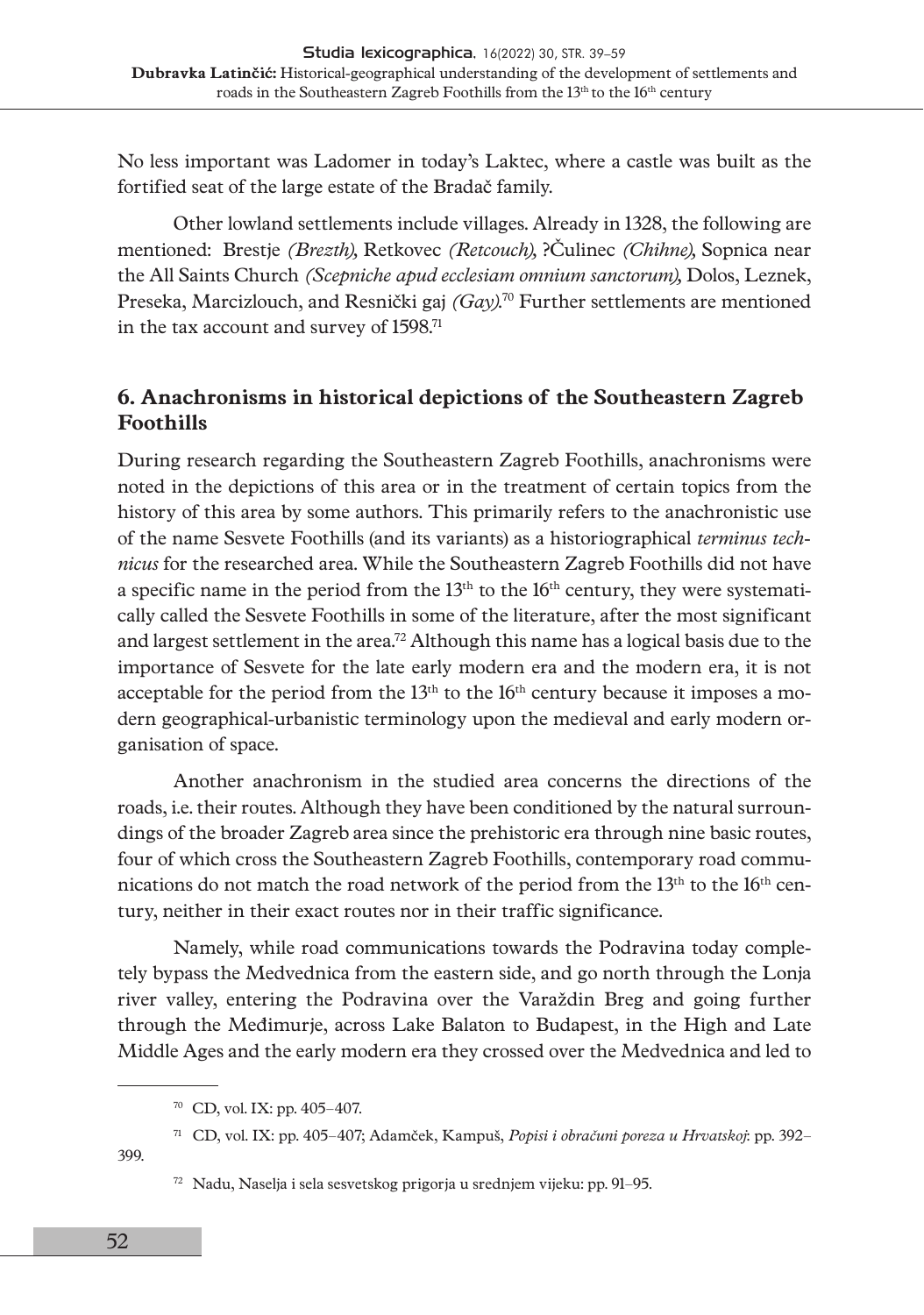Varaždin. However, unlike today, the main route did not lead from Varaždin to Budapest, but through the Drava river valley and into Styria, and then to Vienna.

In the period from the  $13<sup>th</sup>$  to the  $16<sup>th</sup>$  century, the road towards Budapest was located on today's Pannonian Route, i.e. the route that connected the Southeastern Zagreb Foothills with the central parts of the former Kingdom of Hungary via Sveti Ivan Zelina, Križevci, Koprivnica, and Virovitica. In the researched period, this route had the greatest traffic and military significance in the Hungarian-Croatian Kingdom, which is why it was called the Military Road.

The third anachronism concerns the physical contents of the space itself today and in the past. Today, this space was seen as exceptionally densely populated, especially its lowland parts, where most of the population was concentrated. However, in the High and Late Middle Ages and the early modern era, it was relatively sparsely populated, and the landscape of the Southeastern Zagreb Foothills was dominated by thick forests, which stretched continuously from the River Sava in the south to the ridge of the Medvednica in the north, with small breaks in certain parts of the foothills, where vineyards were located.

## **7. Conclusion**

The Southeastern Zagreb Foothills are a compact geographical whole or microregion, which is today located fully within the borders of the contemporary Sesvete District of Zagreb. It is bordered by the ridge of Mount Medvednica to the north, by the River Sava to the south, by the central parts of Zagreb to the west, and by the Zelina Foothills to the east. Today, it is named after its largest settlement, Sesvete, but in the Middle Ages it did not have a specific name and was considered part of the broader Zagreb area, defined by the original borders of the Zagreb County. In the geographical sense, it is divided into the floodplain or alluvial plain of the River Sava, which in the broader Sesvete area gradually gives way to the foothills, and finally the tall mountain massif of the eastern part of central Medvednica.

Although it is today the most densely populated area where the foothills meet the Sava plain, in the High and Late Middle Ages and the early modern era the main zone of settlement in the Southeastern Zagreb Foothills were the central hilly parts with numerous valleys of mountain streams and their tributaries. Therefore, it is no surprise that the creation and development of settlements in the Southeastern Zagreb Foothills in the High and Late Middle Ages was directly linked to the directions in which the roads in this area spread.

Most smaller settlements in the studied area were linked to each other through local roads, i.e. village trails. Although there are no records about them in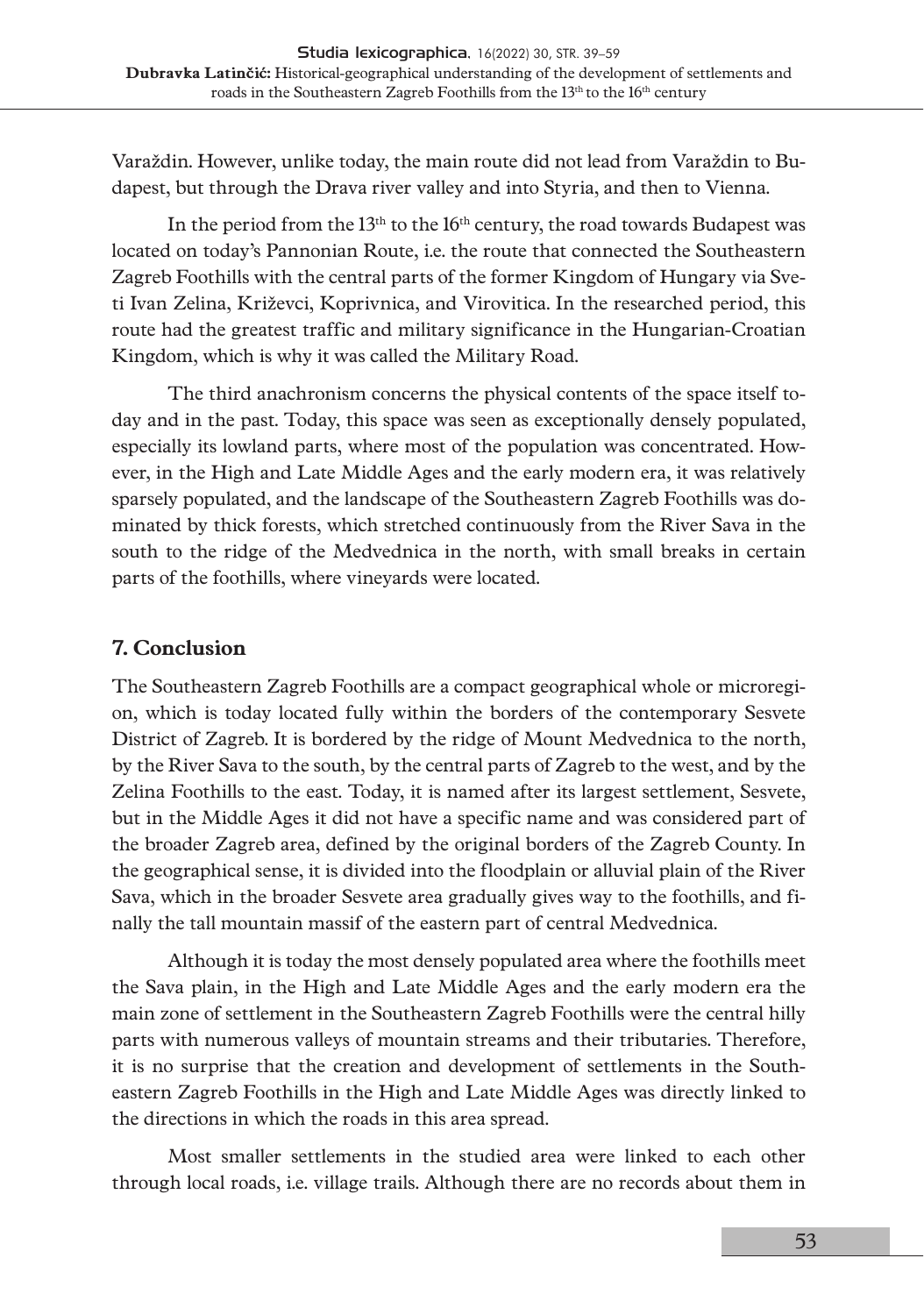documents, they likely followed the same routes as the road network of the Sesvete District today, which was conditioned by the relief and followed the flows of the Medvednica streams.

In contrast, we have much more data about the intercity roads. They were divided into royal and military roads, and for the most part followed the same routes as the roads of the ancient world. Several of the ten or so basic intercity routes in the broader Zagreb area from the  $12<sup>th</sup>$  to the  $16<sup>th</sup>$  century passed through the Southeastern Zagreb Foothills area.

These were the Great or Hard Road (Sesvete–Varaždin–Ptuj), which was first mentioned in the Southeastern Zagreb Foothills area in 1209. To the south, this road led to the heart of medieval Croatia and through its capital Knin towards the ports on the eastern Adriatic coast.

The next intercity road was the one leading from Sesvete towards today's Slavonia. In some of the literature, this road is also called the Military Road.

The final intercity road was the Great Road, which was first mentioned in the studied area in 1217, and it linked Zagreb with Križevci and Koprivnica via Sesvete, and continued further into the former core of the Kingdom of Hungary. It, too, is called the Great Road in documents, though certain sources also call it the King's and/or Military Road *(Magna strata, Via exercitualis)*. Some authors have claimed that it was one of the two branches of Koloman's Road.

The mentioned roads in the period from the  $13<sup>th</sup>$  to the  $16<sup>th</sup>$  century passed through several large estates. The largest among them was held by the Zagreb Chapter since the 13th century. The largest landowner in the Southeastern Zagreb Foothills area after the Zagreb Chapter was the Bishop of Zagreb, whose estates, centred in Vugrovec and Blaguša, were almost completely surrounded by the holdings of the Chapter. The Bradač Ladomerički noble family also had a large landholding in the researched area. Although large parts of this estate were located in the Zelina Foothills, its fortified seats (Ladomer, Belovar) were in the Southeastern Zagreb Foothills area.

Of the other prominent landholders, one can mention the knightly Order of the Holy Sepulchre, which owned the Planina landholding on the southeastern slope of the Medvednica from 1242, the Templars, which held the far eastern parts of the Southeastern Zagreb Foothills, centred in Božjakovina near today's Dugo Selo, and finally the Ača noble family, which owned the landholdings Kuzolin and Vražji Laz on the ridge of the Medvednica.

The ownership relations and distribution of roads in the Southeastern Zagreb Foothills greatly influenced the creation and distribution of settlements. Accor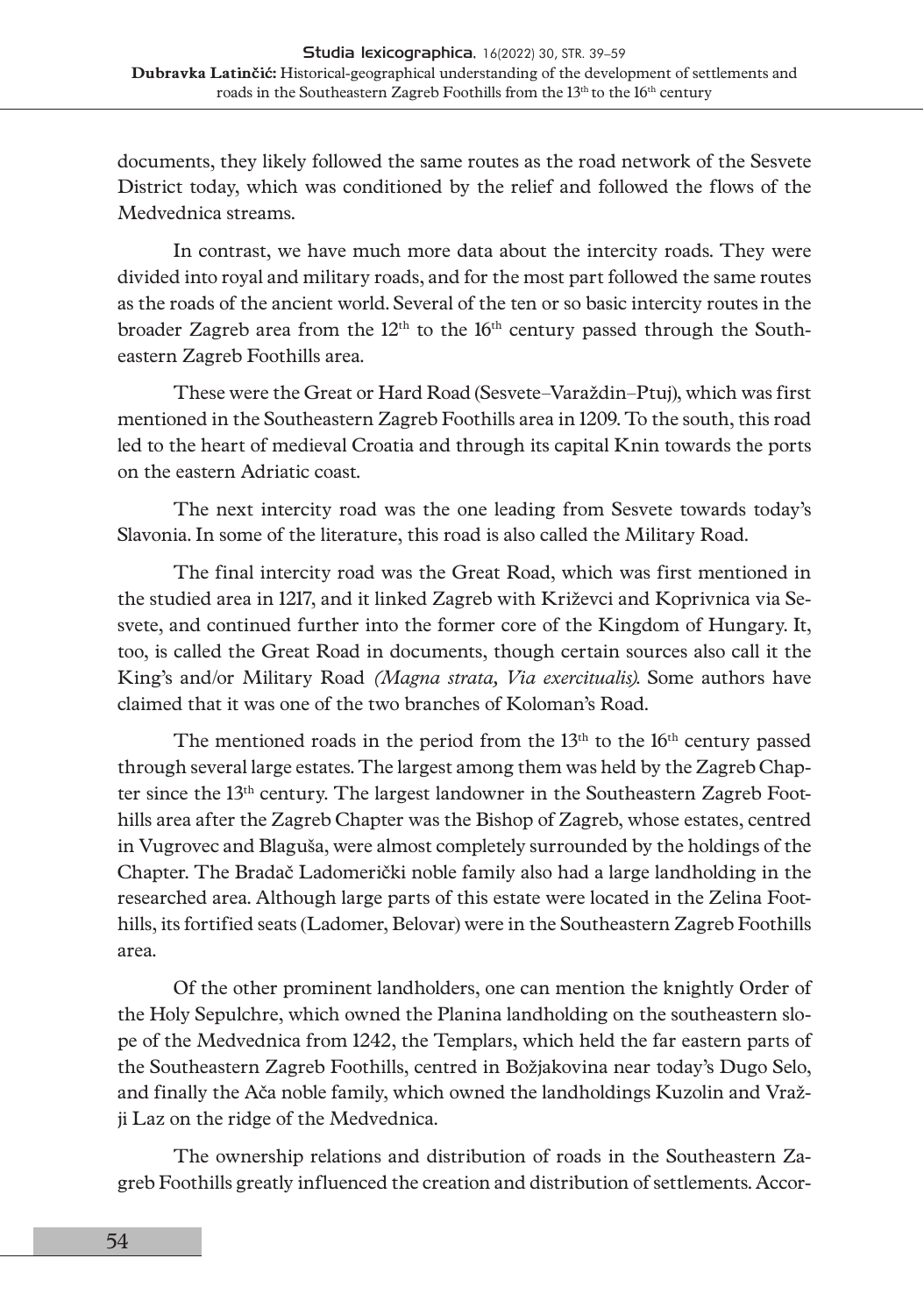ding to their creation, we can divide them into several groups. The first includes the settlements that, in the 13<sup>th</sup> century at the latest, developed as settlements outside the walls of feudal fortifications (Glavnica, Moravče, Vugrovec, Planina, and Blaguša). The second group consists of settlements that grew along the Military and Great Roads. In the researched area, these are Sesvete, Kašina, and Belovar. The third group consists exclusively of villages.

Apart from their time of establishment, the settlements in the Southeastern Zagreb Foothills can also be divided according to their legal status. The first group consists of the privileged settlements Vugrovec (around 1300), Planina (1425), and Sesvete (1475). The second group comprises all other non-privileged settlements, i.e. villages. According to their importance, they can be divided into fortified seats of estates (Ladomer in today's Laktec, Belovac, Brokunjevec), seats of vesnicates, judicates, and parishes, seats of judicates only, and finally ordinary villages.

The settlements in the Southeastern Zagreb Foothills region can also be divided according to their geographical position into two basic groups. The first consists of highland settlements raised on the southeastern slopes of the Medvednica in the 13<sup>th</sup> century. Some of them were located along major roads (Morovače, Glavnica, Kašina), while others were located very near to them. The second group consists of lowland settlements. They began to significantly grow and develop only in the  $15<sup>th</sup>$ century. The largest and most important of them were Sesvete, Belovar, and Ladomer in today's Laktec.

Finally, a few words about the deeply-rooted anachronisms that appear in literature about the Southeastern Zagreb Foothills. The first is the anachronistic use of the name Sesvete Foothills and its variations. Although this name, due to the importance of Sesvete, is applicable to the period from the  $16<sup>th</sup>$  century until today, this name is not appropriate when talking about the High and Late Middle Ages because Sesvete was in no way distinct from the neighbouring settlements in the area, and there is therefore no reason to name the entire area after it. The second anachronism in the studied area is the reconstruction of the medieval road network on the basis of contemporary road routes, which is completely erroneous because, unlike today, the medieval roads completely avoided the floodplains of the rivers Sava and Lonja. The third anachronism are the physical contents of the space today and in the past. While the Southeastern Zagreb Foothills are almost completely urbanised in the contemporary era, and the forests have mostly been cut down, in the medieval era it was the opposite. The entire landscape was dominated by thick forests, which stretched continuously from the River Sava in the south to the ridge of the Medvednica to the north, with small breaks in certain parts of the foothills, where vineyards were located.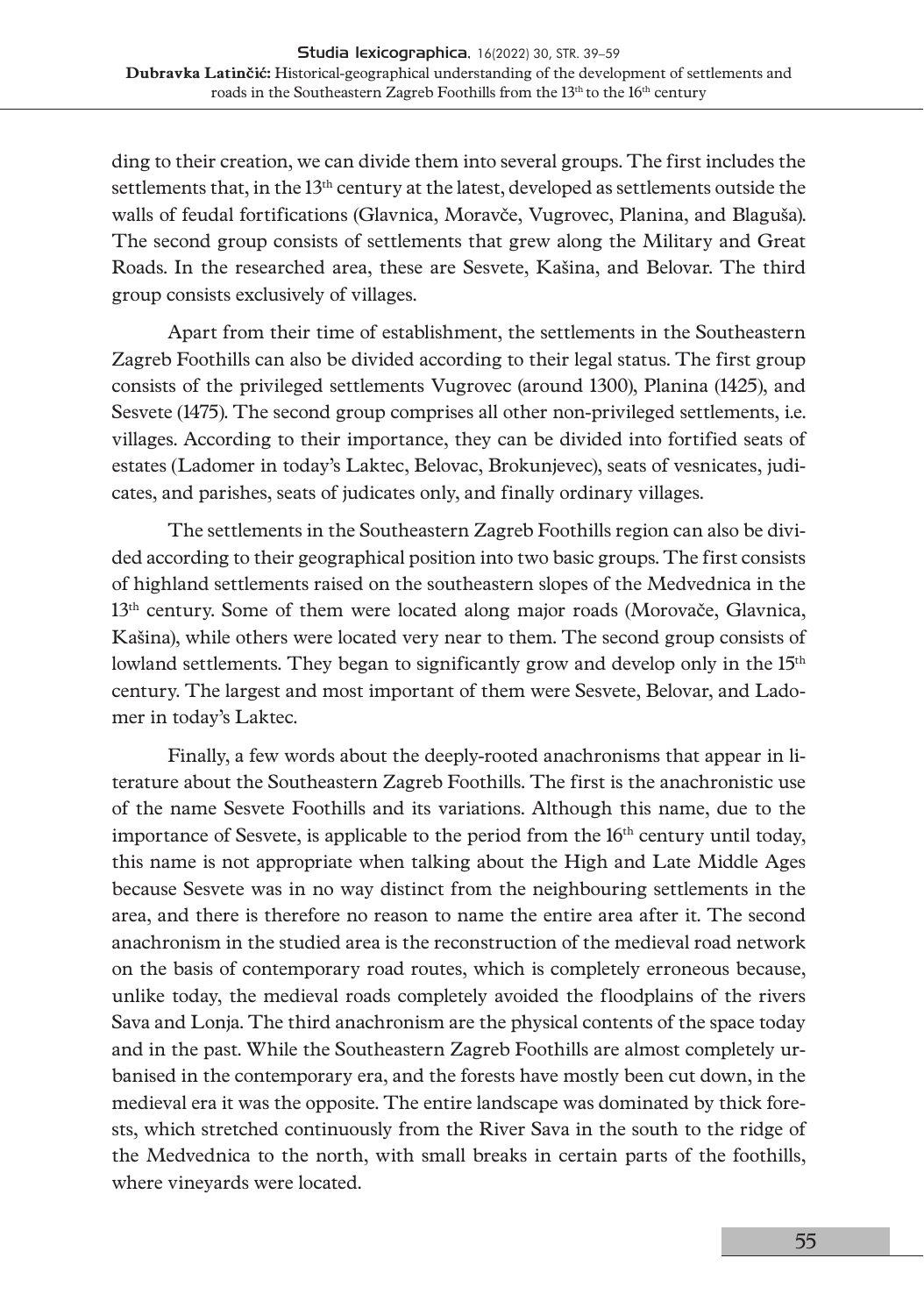#### **SOURCES**

- Adamček, Josip and Ivan Kampuš. 1976*. Popisi i obračuni poreza u Hrvatskoj u XV. i XV. stoljeću.* Zagreb: Sveučilišna naklada Liber.
- Buturac, Josip. 1944. *Popis* župa *zagrebačke biskupije od god. 1334.* Posebni otisak iz *Zbornika zagrebačke biskupije 1094. – 1944.,* 1–46. Zagreb.
- *Codex diplomaticus Regni Croatiae, Dalmatiae et Slavoniae.* Vols. III, VI, VII, VIII, IX & XI (ed. T. Smičiklas). Zagreb: Jugoslavenska akademija znanosti i umjetnosti, 1905–1913.
- Heller, Georg. 1980. *Comitatus Zagrabiensis M-Z*, Serie A, Band 11/2. München: Veröffentlichungen des Finnisch-Ugrischen Seminar an der Universität München.
- Klaić, Nada. 1972. *Izvori za hrvatsku povijest do 1526. godine.* Zagreb: Školska knjiga.
- *Monumenta historica episcopatus zagrabiensis,* saec. XII & XIII., vol. I (ed. I. K. Tkalčić). Zagreb: tiskom Karla Albrechta, 1873.
- *Monumenta historica episcopatus zagrabiensis*, vol. I (ed. I. K. Tkalčić). Zagreb: tiskom Karla Albrechta, 1874.
- Nadu, Mladen. 1997. *Sesvete i Prigorje u pisanim povijesnim izvorima (1201–1936).* Sesvete: Muzej Prigorja Sesvete,
- Rački, Franjo. 1872. »Popis župa Zagrebačke biskupije 1334 i 1501 godine«. *Starine,* 4, 201–229.
- *Statut Grada Zagreba* [The Statute of City of Zagreb], *Službeni glasnik Grada Zagreba/Službeni list Grada Zagreba*, 14 December (1999), 349–363.
- *Zagreb na geodetsko-katastarskim zemljovidima i u zemljišnim knjigama* (ed. P. Lovrić). Zagreb: umjetnički paviljon, 1994.

#### **REFERENCES**

- Adamček, Josip. 1980. *Agrarni odnosi u Hrvatskoj.* Zagreb: JAZU, Sveučilište u Zagrebu-Centar za povijesne znanosti. Odjel za hrvatsku povijest i Sveučilišna naklada Liber.
- Budak, Neven. 1994. *Gradovi Varaždinske* županije *u srednjemu vijeku*. Zagreb–Koprivnica: Nakladnička kuća »Dr. Feletar«.
- Čoralić, Lovorka. 1991. »Izvori i literatura o povijesti cesta i puteva u srednjovjekovnim hrvatskim zemljama i Bosni«. *Radovi Zavoda za hrvatsku povijest Filozofskog fakulteta Sveučilišta u Zagrebu,* 1, 23–40.
- Čoralić, Lovorka. 1997. *Put, putnici, putovanja. Ceste i putovi u srednjovjekovnim hrvatskim zemljama*. Zagreb: AGM.
- Ćuk, Juraj. 1942. *Zagrebačka* županija *oko XII. stoljeća: na godišnjicu uzpostave Nezavisne Države Hrvatske.* Zagreb: Gaj.
- Dobronić, Lelja. 1951. »Topografija zemljišnih posjeda zagrebačkih biskupa prema ispravi kralja Emerika iz god. 1201.«. *Rad JAZU,* 2, 245–318.
- Dobronić, Lelja. 1952. Topografija zemljišnih posjeda zagrebačkog kaptola prema izvorima XIII. i XIV. stoljeća. *Rad JAZU,* 3, 171–256.
- Dobronić, Lelja. 1979. *Po starom Moravču. Pokušaj povijesne topografije.* Zagreb: Povijesni muzej Hrvatske.
- Dobronić, Lelja. 1980. Posjedi srednjovjekovnih viteških redova u okolici Zagreba. Poseban otisak iz *Gunjačinog zbornika,* Zagreb: SIZ za kulturu SR Hrvatske, Općina Sinj, IRO Školska knjiga, 189–208.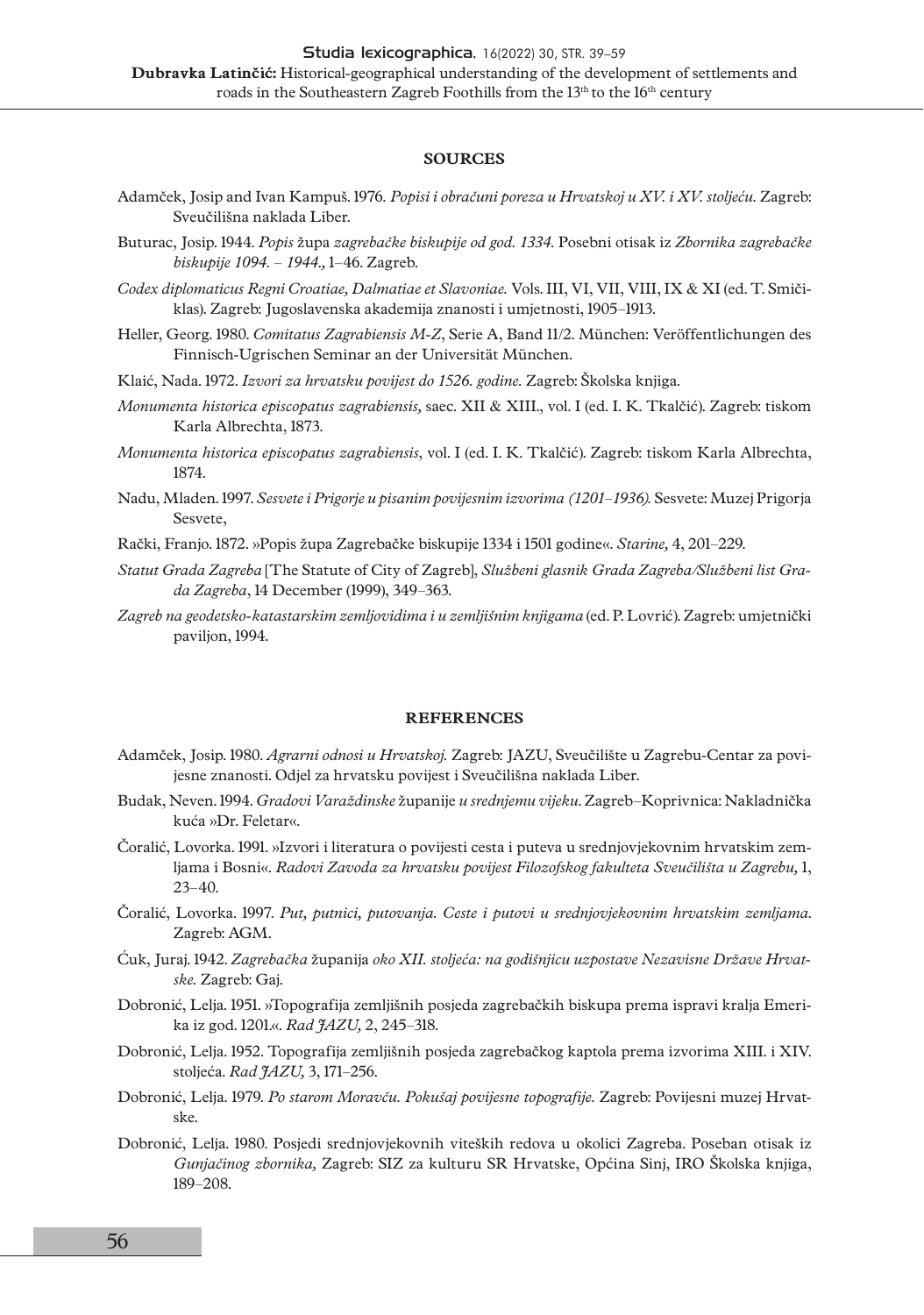- Dobronić, Lelja. 1984. Posjedi i sjedišta templara, ivanovaca i sepulkralaca u Hrvatskoj. *Rad JAZU*, 11(406), 7–149.
- Dobronić, Lelja. 2003. »Zelina i Moravče u srednjem vijeku«. U: *Sveti Ivan Zelina i zelinski kraj u prošlosti* (Zbornik radova sa znanstvenog skupa održanog 15. prosinca 2000. godine u Sv. Ivanu Zelini), 7–21. Zagreb: HAZU–Grad Sveti Ivan Zelina.
- Dobronić, Lelja. 2003a. *Stari »vijenac« sela oko Zagreba.* Zagreb: Muzej Grada Zagreba.
- Dujmović, Danko. 2016. »Cesta kralja Kolomana u zapadnom međurječju Save i Drave«. *Radovi Zavoda za hrvatsku povijest Filozofskog fakulteta Sveučilišta u Zagrebu,* 1, 245–272.
- Fofić, Damir. 2014. »Primjena digitalnog modela reljefa (dmr) u otkrivanju arheoloških lokaliteta«. *Info brošura,* 31, 4–8.
- Gajer, Radovan. 1978. »Posjedi zagrebačkog kaptola oko Zagreba u prvoj polovici 14. st.«. *Radovi Zavoda za hrvatsku povijest Filozofskoga fakulteta Sveučilišta u Zagrebu,* 1, 5–102.
- Gračanin, Hrvoje. 2010. »Rimske prometnice i komunikacije u kasnoantičkoj južnoj Panoniji«. *Scrinia Slavonica,* 10, 9–69.
- Grgin, Borislav. 1996. »Županije u razvijenom i kasnom srednjem vijeku«. U: *Hrvatske* županije *kroz stoljeća* (ed. F. Mirošević), 21–38. Zagreb: Školska knjiga.
- Heneberg, Većeslav. 1929. »Gradine i gradišta po Medvednici«. *Narodna starina,* 20, 129–136.
- Hrg, Metod. 1977. »Ubikacija nekih župa Zagrebačke biskupije iz XIV. stoljeća«, *Croatica Christiana periodica,* 1, 47–61.
- *Hrvatski povijesni atlas* (eds. V. Dugački and K. Regan). Zagreb: Leksikografski zavod Miroslav Krleža, 2018.
- <https://aktivnosti.zagreb.hr/sesvete/163>, accessed 6 June 2021.
- [https://www.zgportal.com/o-zagrebu/grad-zagreb-cetvrti/sesvete/,](https://www.zgportal.com/o-zagrebu/grad-zagreb-cetvrti/sesvete/) accessed 6 June 2021.
- Jakovljević, Goran. 2008. »Bjelovar u srednjovjekovnim vrelima«. *Radovi Zavoda za znanstvenoistraživački rad u Bjelovaru,* 2, 187–198.
- Jelaš, Danijel. 2018. *Rekonstrukcija srednjovjekovne urbane mreže Vukovske* županije *na temelju analize centralnih funkcija.* Doktorska disertacija. Zagreb: Filozofski fakultet Sveučilišta u Zagrebu.
- Jelen, Ivan. 1974. » Zagrebačka urbana regija«. U: *Geografija SR Hrvatske,* vol. 2. Zagreb: Školska knjiga, 7–62.
- Jembrih, Alojz. 2011. »Povelja Andrije II. (1209.) prvi spomen toponima Stubica«, *Osamsto godina pisanog spomena Stubice (1209.–2009.),* Zbornik radova sa znastvenoga skupa *»*Osamsto godine Stubice*«* održanog 28. svibnja 2009. Donja Stubica: Kajkaviana, 11–25.
- Kekez, Hrvoje. 2010. »Grbovnice i grbovi plemstva zelinskoga kraja«. U: *Sveti Ivan Zelina. Povijest i kultura,* Zbornik radova sa znanstvenoga skupa održanog 30. studenoga i 1. prosinca 2006. u Sv. Ivanu Zelini. Zagreb–Sv. Ivan Zelina: Hrvatska akademija znanosti i umjetnosti, Razred za društvene znanosti, Odsjek za povijesne znanosti Zavoda za povijesne i društvene znanosti, 99–152.
- Kekez, Hrvoje and Krešimir Regan. 2020. *Zrin. Srednjovjekovno sijelo knezova Babonića i Zrinskih.* Zagreb: Srednja Europa.
- Klaić, Ivan. 2002. *Po kašinskom i vugrovečkom kraju.* Samobor: Hrvatski zemljopis.
- Klaić, Nada. 1955. »Prilog pitanju postanka slavonskih varoši«. U: *Zbornik radova Filozofskog fakulteta,*  3, 41–59.
- Maček, Pavao. 2007. *Dva stara roda Zagrebačke županije. Mikuliči od Brokunovca i Črnkovečki od Črnkovca.* Zagreb: Tkalčić. Drštvo za povjesnicu Zagrebačke nadbiskupije.
- Nadu, Mladen. 1992. »Naselja i sela Sesvetskog prigorja u srednjem vijeku (13–15 stoljeće)«. *Muzejski vjesnik,* 15, 91–95.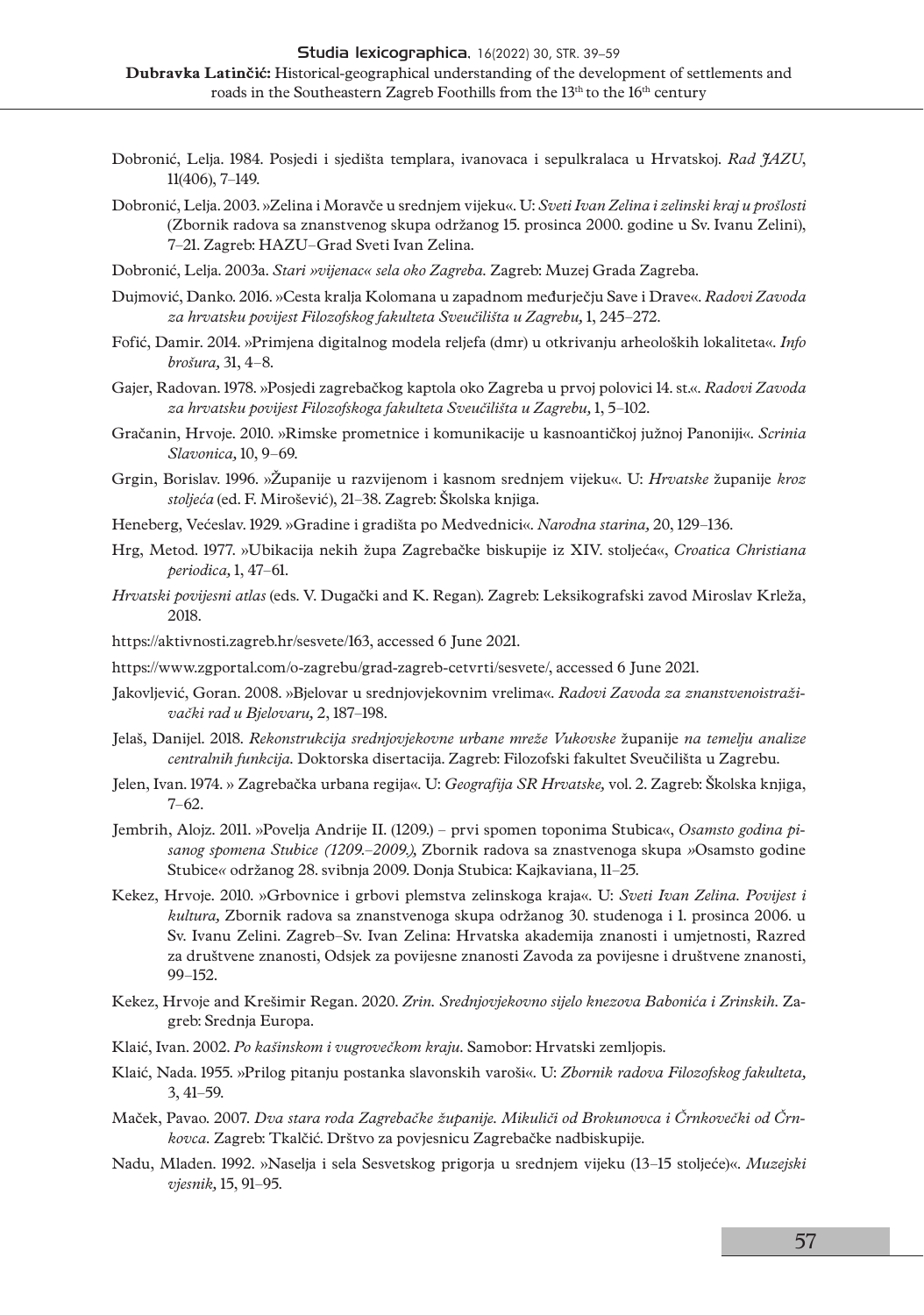- Nadu, Mladen. 1997. *Sesvete i Prigorje u pisanim povijesnim izvorima (1201–1936).* Sesvete: Muzej Prigorja Sesvete.
- Pajur, Franjo. 2011. »Rakovečka trasa 'vojničke' ili Kolomanove ceste«. *Zbornik odsjeka za povijesne znanosti Zavoda za povijesne i društvene znanosti HAZU,* 29, 23–37.
- Pavleš, Ranko. 2008. »Cesta kralja Kolomana«. *Podravina:* časopis *za multidisciplinarna istraživanja,* 13, 65–75.
- Pavleš, Ranko. 2009. »Procjena centraliteta naselja Podravine u kasnom srednjem vijeku«. *Podravina:*  časopis *za multidisciplinarna istraživanja,* 16, 29–40.
- Petrić, Hrvoje. 1992. »Srednjovjekovni putevi u Podravini«. *Podravski zbornik,* 18, 41–46.
- Petrić, Hrvoje. 1993. »Prilog poznavanju srednjovjekovnih puteva u središnjoj Hrvatskoj«. *Radovi zavoda za hrvatsku povijest,* 26, 17–26.
- Pinterović, Danica. 1989. »Bradač«, *Hrvatski biografski leksikon,* sv. 2. Zagreb: Jugoslavenski leksikografski zavod Miroslav Krleža, 248–249.
- Raukar, Tomislav. 1997. *Hrvatsko srednjovjekovlje: prostor, ljudi, ideje.* Zagreb: Školska knjiga.
- Regan, Krešimir. 2000. »Srednjovjekovni gradovi i utvrde na obroncima Medvednice«, *Kaj,* časopis *za književnost, umjetnost i kulturu,* 3/4, 67–95.
- Regan, Krešimir. 2017. »Bradač«, *Enciklopedija Hrvatskoga zagorja,* Zagreb: Leksikografski zavod Miroslav Krleža, 99.
- Sić, Miroslav. 2012. »Paneuropski prometni koridori i razvoj Osječke regije«, *Hrvatski geografski glasnik,* 2, 53–67.
- Sokol, Vladimir. 1998. *Rimski metal s Kuzelina (iskapnja 1990. 1997.). Roman metalwork from Kuzelin.*  Sesvete–Zagreb: Muzej Prigorja.
- Sokol, Vladimir. 2019. »Kuzelin Late antique Castrum near Zagreb, Fortifications, defence systems, structures and features in the past«. Proceedings of the 4th International Scientific Conference on Mediaeval Archaeology of the Institute of Archaeology, 101–111. *Zbornik Instituta za arheologiju / Serta Instituti Archaeologici,* vol. 13. Zagreb: Institut za arheologiju.
- Strukić, Hrvoje. 2003. »Komitat Moravče«. U: *Sveti Ivan Zelina i zelinski kraj u prošlosti.* Zbornik radova sa znanstvenog skupa održanog 15. prosinca 2000. godine u Sv. Ivanu Zelini, 33–44. Zagreb: HAZU–Grad Sveti Ivan Zelina.
- Szilágyi, Magdolne. 2014. *On the Road: the History and Archaeology of Medieval Communication Networks in East-Central Europe.* Budapest: Archaeolingua Alapítvány.
- Vresk, Milan. 2002. *Grad i urbanizacija: Osnove urbane geografije.* Zagreb: Školska knjiga.
- Vučetić, Ratko. 2005. *Prostorni razvoj privilegiranih srednjovjekovnih gradova u sjeverozapadnoj Hrvatskoj do kraja 18. stoljeća*, doktorski rad. Zagreb: Filozofski fakultet Sveučilišta u Zagrebu.
- Žujić, Stanko. 1974. »Prostor i elementi njegova središnjeg značenja«. U: *Geografija SR Hrvatske.* Zagreb: Školska knjiga.